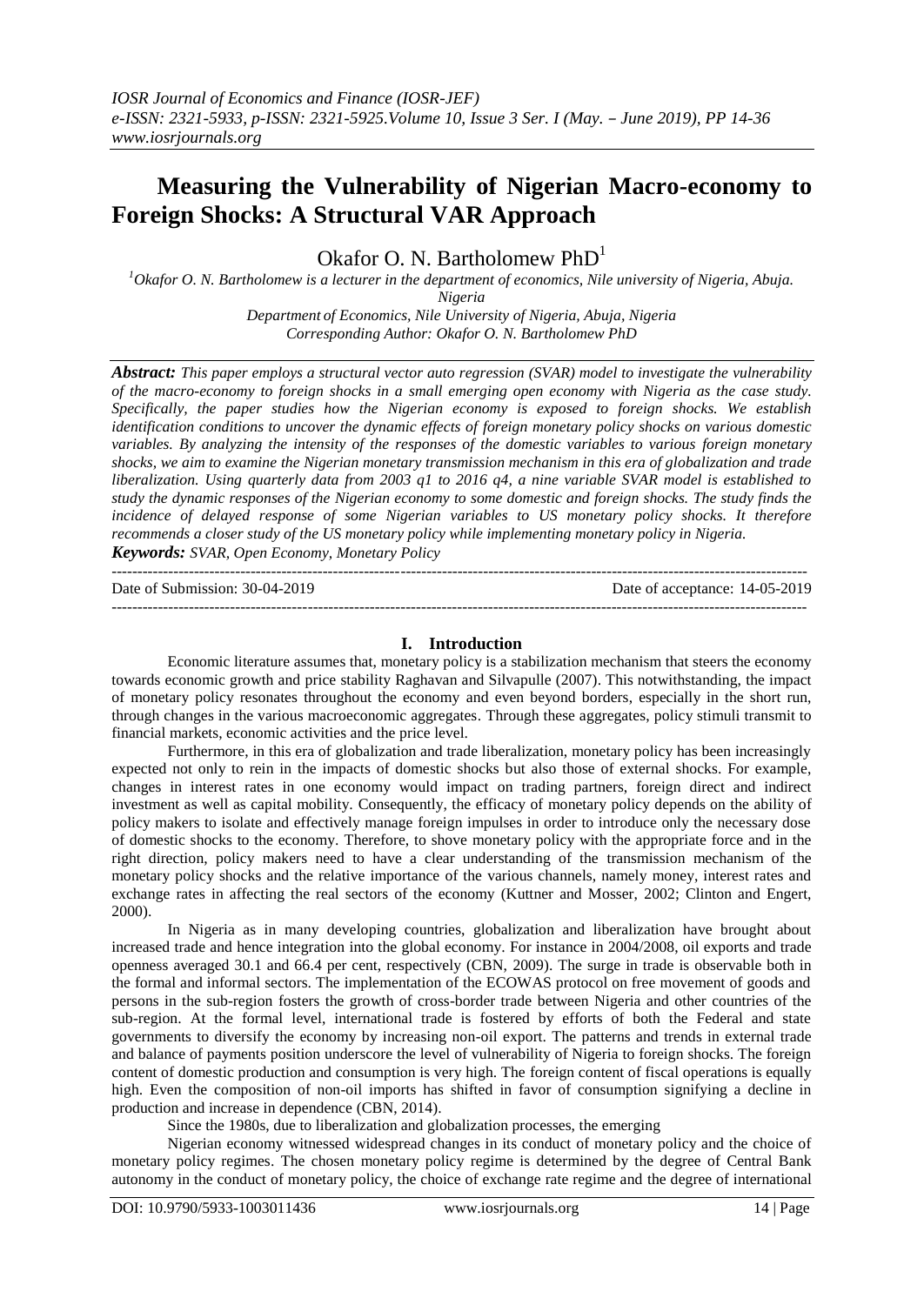capital mobility. The Structural Adjustment program that started in the mid-1980s brought these issues to the front burner in the management of the Nigerian economy. Since then, the economy has increasingly become market oriented and thus internationally linked.

The main objective of the program was to effectively alter and restructure the consumption and production patterns of the economy as well as eliminate price distortions and heavy dependence on the export of crude oil and imports of consumer and producer goods. Major specific objectives include:

- (a) Restructuring and diversifying the productive base of the economy in order to reduce the dependence on the oil sector and on imports
- (b) Achieving fiscal and balance of payments viability over the period
- (c) Laying the basis for a sustainable non-inflationary or minimum inflationary growth
- (d) Reducing the dominance of unproductive investment in the public sector, improving the sector"s efficiency and intensifying the growth potential of the private sector.
- To achieve these objectives, a number of strategies were mapped out and these included
- (a) The adoption of a realistic exchange rate policy coupled with the liberalization of eternal trade and the payments system;
- (b) Adoption of appropriate pricing policies in all sectors with greater reliance on market forces and reduction in complex administrative controls;
- (c) Further rationalization and restructuring of government expenditure and customs tariffs, CBN (1986).

The SAP lasted for nine years 1986-1995. Much as this paper is not aimed at appraising SAP, it would not be too far from the objectives if we say that SAP formed the basis for the economic management model of Nigeria since its implementation. Since SAP, Nigeria abandoned the direct monetary management framework and adopted the indirect framework. This can easily be observed in the foreign exchange market and the financial sector of the economy. However, the dependence on the oil sector continues as the much trumpeted diversification of the economy has yet to take full grip. In 2007/2008, the global economic meltdown impacted GDP, employment, wages and other macroeconomic indicators.

The reaction of the Nigerian economy to the Global Melt Down 2007/2008 was a clear manifestation of how vulnerable the economy was to foreign shocks. Worthy of note is the fact that the vulnerability increased with the greater openness of the Nigerian economy. Trade volumes are rising; foreign direct investment is also on the increase just as the volume of remittances. In deed in terms of revenue, remittances are next only to oil in Nigeria, CBN, (2015). Therefore to what extent Nigeria"s macro-economy is exposed to external shocks is a pertinent question that seeks urgent answers. An answer to this question would guide policy makers on the pass through of foreign shocks to the domestic economy. It is understandable that shocks from small open economies hardly impact on developed economies but the reverse is not equally obvious (………)

The paper is divided into six chapters. After this introduction, chapter two deal with the literature review and theoretical framework. Chapter three deals with the analytical framework while chapter four discusses the results and chapter five discusses the policy implication of the results and chapter six summaries and concludes the paper

### **II. Some Stylized Facts on the Nigerian Economy**

Monetary policy implementation Framework: The CBN is curious about the effectiveness of monetary policy in Nigeria. In this regard it continuously evaluates its monetary policy framework to enable it respond appropriately to the ever changing economic and financial environment. In 2006 therefore the Bank introduced a new framework for monetary policy implementation that centered on an interest rate corridor approach and essentially shifted the focus of the Bank from managing reserves to managing the over-night inter-bank rates with the hope that this would affect inflation and other policy objectives through the money supply. Effectively the Bank established a Standing Facility by which it lends overnight to deposit money banks with deficits at a fixed rate and pays those with surpluses a fixed interest rate on their deposits or reserves with the CBN. Both the lending and the deposit rates are expected to form the bench marks for rates in the inter-bank market. The spread of the deposit and lending rates provide cost incentives for banks to deal among themselves rather than with the CBN. Thus, under the new framework, reserve money became the operating target complemented by the overnight inter-bank interest rate with the advent of the Monetary Policy Rate (MPR).

The MPR is therefore the nominal anchor for monetary policy in Nigeria. It influences the size and sign of other interest rates in the domestic market. Furthermore, it signals the stance of monetary policy of the monetary authority to market operators, hence guiding the way the CBN policy rate influences credit availability as a lender of last resort to DMBs. Therefore the inter-bank rate is the measure of the effect of the MPR in the economy while the MPR merely gives the signal.

The major goals of monetary policy in the period 2003 – 2016 were to boost the growth rate of output (real gross domestic product (GDP)), moderate inflation as well as build the level of foreign reserves.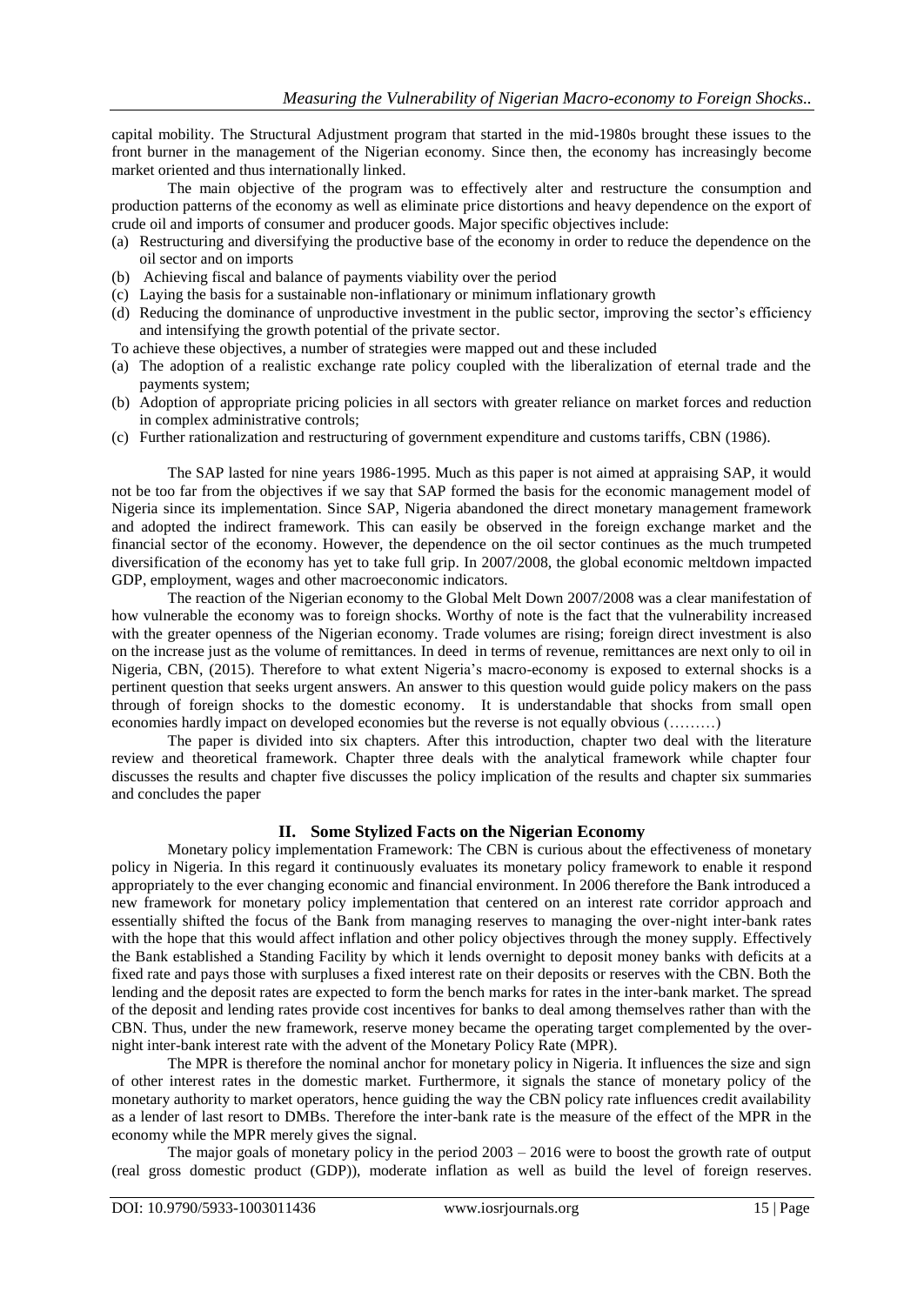Technically, the Bank targets monetary growth that is consistent with predetermined targets for GDP growth, inflation rate and external reserves by using market instruments to limit the credit creation ability of DMBs, curb excess liquidity and curtail the growth of stock above the programmed target. The market instruments used included the Open Market Operations (OMO), Reserve Requirements and Discount Window Operations.

Since the introduction of the Indirect Monetary Policy regime, the outcomes of monetary policy in Nigeria have been mixed. Inflation rate declined steadily from 57.2 per cent in 1994 to 12.0 per cent in 2012. Output growth rose from 0.8 per cent in 1994 to 6.6 per cent in 2012. In terms of targets and outcomes, output fell below target in the first decade of the operation of the indirect monetary control except in 2000 when the target was surpassed by 1.9 percentage points. In the period 2003-2012, output performance improved surpassing the targets in 2009, 2010 and 2011 but fell below targets in 2007, 2008 and 2012. With respect to prices, inflation performance also witnessed mixed outcomes. While actual inflation surpassed targets in 1993 through 1996, they were below targets in the following two years. On average between 2000 and 2012, outcomes were generally above targets except for 2006 and 2007 when outcomes of 8.5 and 6.6 per cent were realized against targets of 9.0 and 9.6 per cent, respectively.

On average, growth in broad money  $(m_2)$  since the adoption of indirect monetary control was 27.6 per cent which was above the target of 18.6 per cent. However, in 2009, 2010 and2012 monetary growth outcomes were below the targets by 3.7, 22.3 and 10.9 percentage points, respectively.

### **The External Sector**

In macroeconomic models, the external sector is treated according to some theoretical relationships, accounting systems and definition of variables (Mattanyane, 2005). In principle the estimation of the external sector should reflect trade flows, services flows, transfers and direct and indirect capital flows (Pauly, 2000). Pandit (2000) opined that the external sector should be discussed in terms of the disequilibrium in the sector and how it impacts on the economy. This can be achieved through the integration of the demand and supply analysis in the trade flows.

### Exchange Rate Management in Nigeria

Exchange rate management in Nigeria has evolved over the years spanning various regimes. Between 1960 and 1986, the fixed exchange rate regime backed by control measures was operated. During this period, the foreign exchange market comprised the official and the parallel segments while authorization for foreign exchange disbursement rested on the Federal Ministry of Finance and the Central Bank of Nigeria (CBN). For instance, between 1960 and 1974, the Nigerian Pound was fixed at par with the British Pound. However in 1967-1974, the Nigerian Naira was pegged to the US Dollar. In 1974, due to the increase in oil revenues, the country started a policy of progressive valuation of the Naira. But in 1981 this policy was reversed to stem the deteriorating external sector position. The overvaluation of the Naira was recognized and a policy of gradual devaluation was adopted as a reaction to the outflow of foreign exchange and huge import demand (Obaseki, 1991).

In 1984, a major foreign exchange reform was carried out resulting in the decentralization of foreign exchange allocation. However this was abused by the operators and the policy was reversed the following year and the CBN was again saddled with the responsibility of directly allocating foreign exchange to end users. The Second-Tier Foreign Exchange Market (SFEM) was set up in 1986 when the determination of the naira exchange rate was left to market forces.

Following the significant improvement in the foreign exchange market resulting from the introduction of Retail DAS in 2002, the CBN further liberalized the foreign exchange market in 2006 with the introduction of the wholesale DAS (WDAS) to deepen the market and close the wide premium. Consequently, many parallel market operators were brought into the Bureau de Change (BDC) segment. The naira exchange rate stabilized and for the first time in two decades of foreign exchange management, the official and the parallel market rates converged in July 2006. At end-December, 2006, the premium marginally fell short of the internationally acceptable limit of 5.0 per cent by 0.08 per cent. With the moderation in the demand pressure at the foreign exchange market, in July 2009, Wholesale DAS (WDAS) was re-introduced and companies and government agencies were again permitted to sell foreign exchange directly to authorized dealers of their choice. Also, the CBN resumed the sale of foreign exchange to Classes "A" and "B" BDCs in April and August 2009 respectively, (CBN, 2009).

In terms of policy outcomes, the average exchange rate of the naira was N92.30 per US\$ in 1999. It depreciated continuously to N133.50 per US\$ in 2004. The depreciation was due mainly to the fall in foreign exchange inflow in the face of surging demand pressure. By 2006 however, the naira appreciated against the US\$ to N128.70. The appreciation of the naira exchange rate and the moderation of the exchange rate volatility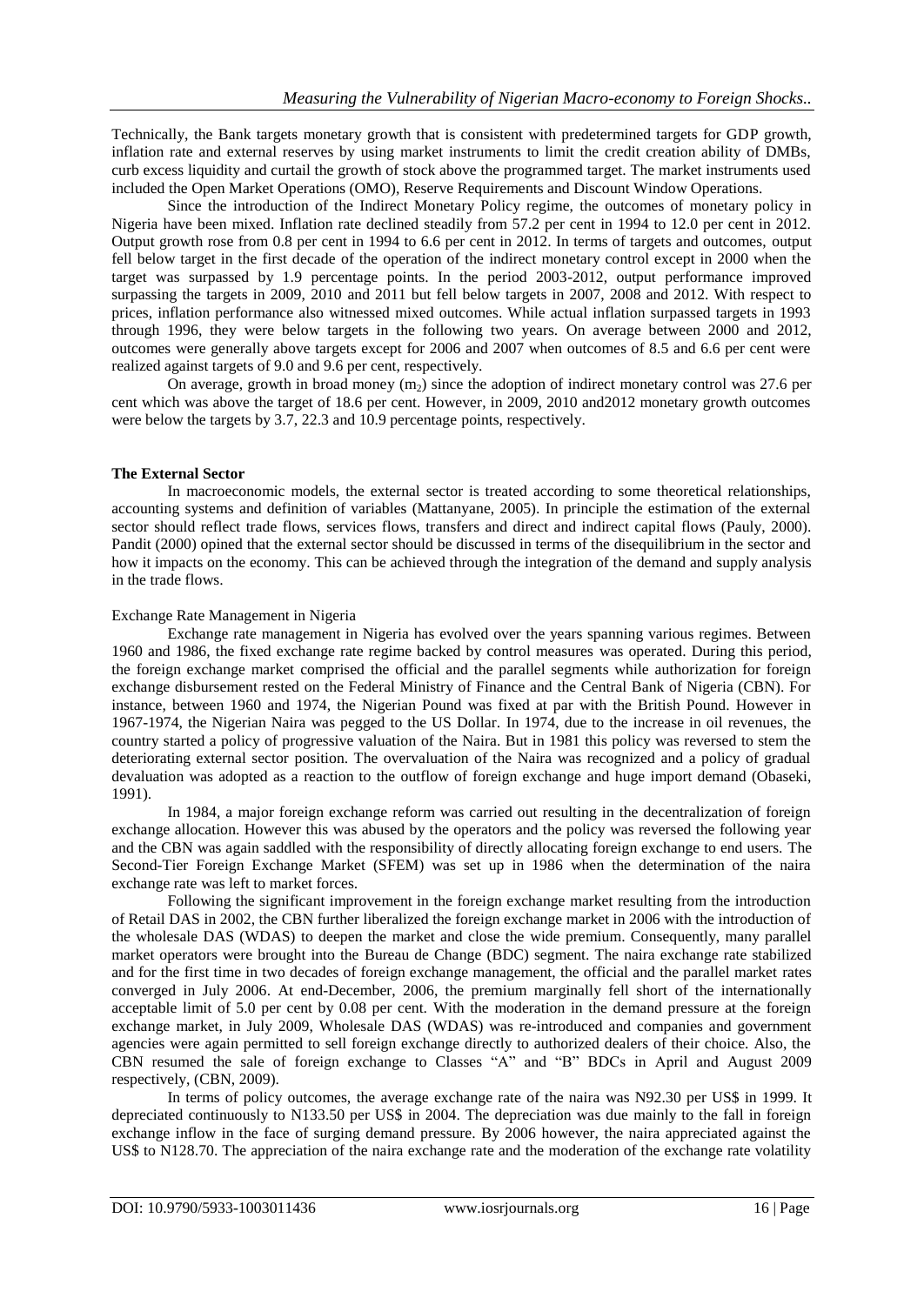were driven by the further liberalization of the market through the introduction of the Wholesale DAS, granting of approval to BDC operators to access the CBN foreign exchange window, among others.

Output in Nigeria has remained resilient over the years in spite of lingering infrastructure deficiencies. However the global financial crises of 2007/2008 took its toll on the growth rate of the economy but the economy bounced back from 6.0 per cent growth rate in 2008 to 7.9 per cent in 2010. Agriculture remained the major driver of growth accounting for about 60.0 per cent of GDP. Growth in the non-oil sector was therefore strong during this period.

Average inflation rate stood at 11.3 per cent during the period 1999-2010 indicating a significant decrease from the over 21.0 per cent level in the 1980-1990 period. It was however considered high relative to the global price trends. The annual inflation rate fluctuated between 18.9 per cent in 2001 and 15.10 per cent in 2008 averaging 11.9 and 12.1 per cent for 1999-2003 and 2004-2010, respectively. The rise in the rate of inflation in 2001 was due to the increase in the domestic pump-price of petroleum products. The domestic price level has been double digit but the single digit target inflation rate was achieved in 1999, 2000, 2006 and 2007 at 6.6, 6.9, 8.2, and 5.4 per cent, respectively. Both the cost push and the demand pull reasons contributed to the observed trends in inflation.

External reserve accumulation is determined exogenously by the international price of crude oil. With the exception of one or two years, the average price of Nigeria's reference crude, the Bonny Light 37<sup>o</sup> API, has been on steady increase since 1999. From \$17.95 per barrel in 1999, it rose to more than \$66.81 per barrel and the stock of external reserves rose from \$5,424 million in 1999 to \$10,267 million in 2001. In 2009 however, it declined marginally to \$42,382 million, down from \$52,823 million in 2008.

The MRR averaged 15 .0 per cent between 1999 and 2005 before it was replaced by the monetary policy rate (MPR) in December, 2006. At inception, the MPR was fixed at 10.0 per cent with a band of +/- 300 basis points, thus repositioning the CBN as a lender of last resort. The inter-bank call rate indicated a volatile movement throughout the review period. The irregular trend reflected the liquidity surfeit in the system. The increase in the inter-bank call rate in 2001 for example reflected the impact of demand pressure and tight monetary policy stance of the CBN while its decline in the following year resulted from the downward adjustment of the MPR. The banking sector consolidation of 2005 and the implementation of the new monetary policy framework generally moderated the volatility in the inter-bank rate in those years. The volatility in the interbank call rates reflects changes in some key market fundamentals which tend to impact directly on liquidity levels. These key fundamentals include: the Nigeria"s National Petroleum Corporation (NNPC) fund withdrawals, FAAC disbursements, quantitative easing, "ways and means advances"", bank rescue, draw-down from excess crude account (ECA), AMCON operations, government borrowing, OMO operations, FGB Bond issues/maturities, NTB issues/maturities, discount window operations, changes in reserve requirements, capital flows and prudential regulations. The inter-bank and Open Buy Back (OBB) interest rates end to rise in eras of liquidity squeeze and fall during periods of excess liquidity. Thus experience shows that about the monthly FAAC revenue sharing, the inter-bank interest rates fall in response to excess liquidity in the system and the reverse is the case in the period of NNPC withdrawals. CBN (2015) asserts that of the identified factors that impact the money market rates, the monthly FAAC disbursement is the most dominant. It sets a monthly regular cycle of and pattern of liquidity in the money market thus explaining the monthly liquidity swings and the consequent spikes in rates of interest.

The CBN buys the oil revenue accruing to the Federation account in foreign currency and monetized same in Naira in favor of the Federation account. Monthly FAAC allocation takes place usually between 11<sup>th</sup> and  $15<sup>th</sup>$  of the month. The monthly disbursement of the aggregate revenue (oil and non-oil) is done one month in arrears. Upon adoption of the FAAC Comunique, the Federal Government share is credited to its account with the CBN and is sterilized pending disbursement to the various Ministries, Departments and Agencies (MDAs) while the shares of the state and local governments are credited to their accounts with their deposit money banks. Consequently, the impact of the FAAC exercise is felt immediately in the banking system. Therefore the dominating sources of volatility in the short term rates are the withdrawal by the NNPC in preparation for FAAC and the and the disbursement to the various tiers of government by FAAC.

The fiscal operations of the government have essentially been characterized by continuing growth in expenditure followed by the boom burst pattern of fiscal management underpinned by the developments in the oil sector. Aggregate expenditure of the Federal government grew at an annual average of about 40.5 per cent between 1990 and 1999, while those of the sub-national governments increased at an average of about 31.9 per cent over the same period, (Idowu, 2010).

Total government expenditure grew at an annual average of about 19.9 per cent between 2000 and 2009. Similarly, the expenditure of the federal and sub-national governments grew at an annual rate of 15.5 and 35.6 per cent, respectively. The fiscal expansion and deficits of the three tiers of government in the 1990s constrained the effectiveness of monetary policy. Thus, huge fiscal operations at all levels and the inflationary financing of large budgetary deficits of the federal government vitiated monetary management particularly as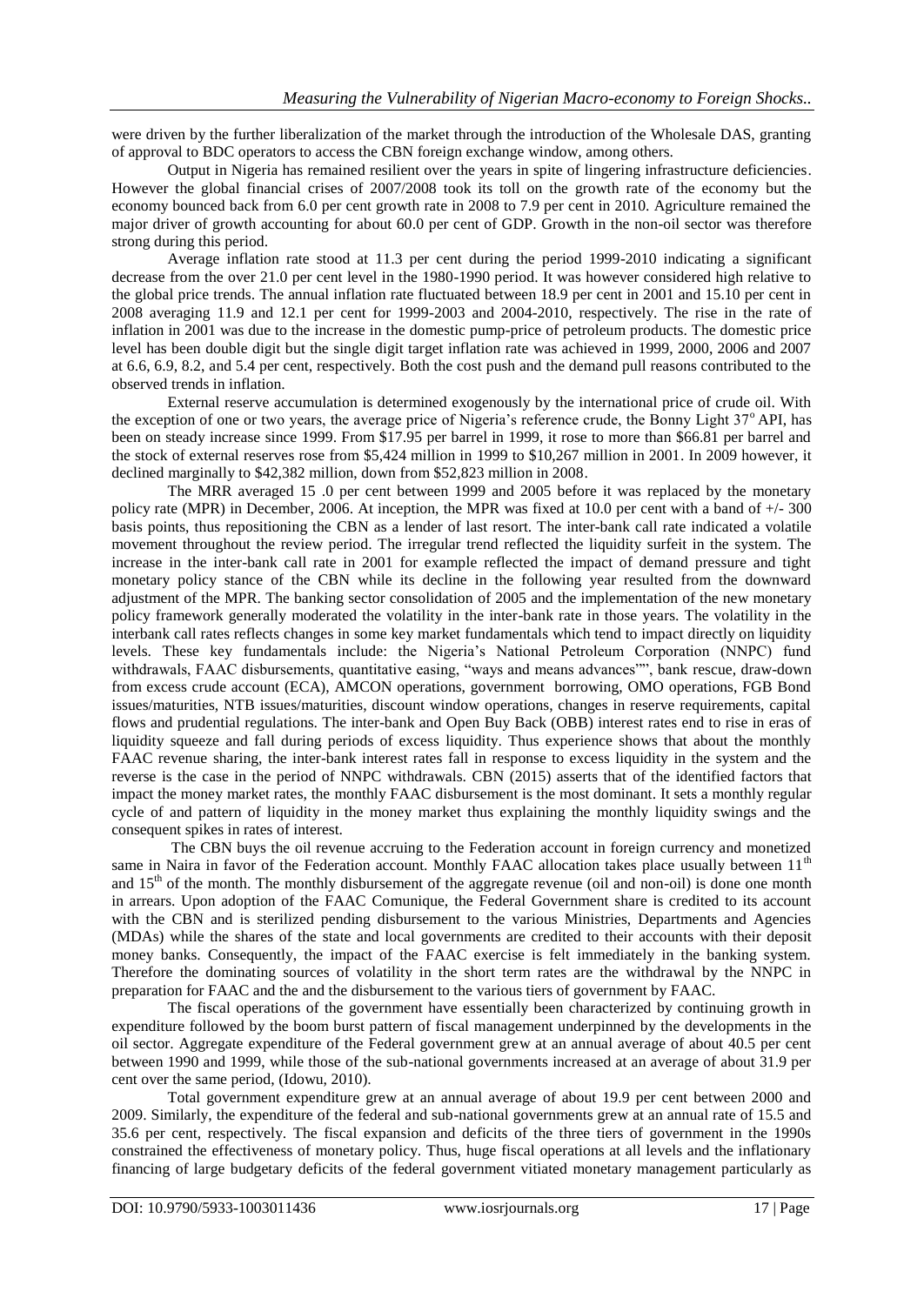the CBN had to take up an annual average of 36.7 per cent of the federal government"s fiscal deficits with the issuance of high powered money.

### **III. Literature Review**

The concept of economic vulnerability is gaining prominence especially with regard to climate change. In general however, by a country's economic vulnerability is meant the multitude of inherent features with permanent or temporary character on which the domestic decision making cannot exercise control directly and in a decisive manner. It is about material catastrophes, extreme natural phenomena, climate change, and adverse conditions at the world level etc. Chambers and Ellis (1989) asserted that vulnerability has two sides: the internal and external sides. While the internal side captures the lack of means to cope with the consequences of external shocks without damaging loss, the external side deals with risks, shocks, stress to which an individual or group of individuals are subject to. In this regard, economic vulnerability also connotes potential dangers to an economy arising from the activities of another economy

Moser (1998) looked at a two step model of vulnerability but used the concepts of sensitivity and resilience to significantly change the focus and emphasis of Chamber"s internal/external distinction. "Analyzing vulnerability involves identifying not only the threat but also the resilience or responsiveness in exploiting opportunities and in resisting or recovering from the negative effects of a changing environment. The means of resistance are the assets and entitlements that individual households or communities can mobilize and manage in the face of hardship. Therefore vulnerability is also linked to asset ownership. The more assets a community has the less vulnerable it is and the greater the erosion of a community"s assets the greater its insecurity""

Watts and Bohle (1993) views vulnerability from the perspective of space showing risk of exposure to hazards as the external side of vulnerability while capacity (risk of inadequate capacity to mobilize resources to deal with hazards) and potentially (the risk of severe consequences) from a more complex understanding of the internal side of vulnerability.

Clark et al (2000) define vulnerability "as the risk of adverse outcomes to receptors or exposure units in face of relevant changes in climate, other environmental variables and social conditions"

The UNDP (2004) defines vulnerability as "a human condition or process resulting from physical, social, economic and environmental factors which determine the likelihood and scale of change from the impact of a given hazard".

Kamanou (2002) asserts that chronic exposure to risks is a crucially important source of vulnerability. Risks are varied in nature and can range from macroeconomic shocks, natural disaster, health hazards, personal insecurity and socially compulsive expenses. He added that macroeconomic shocks can be caused by changes in the external trading environment and or consequence of domestic policies.

### **2.2 Theoretical Literature**

Literature on economic vulnerability is fast growing and the theory dates back to 1957 when Myrdal stated that economic development results in a circular causation process whereby the rich are awarded more favours and the efforts of those who lag behind are thwarted, Jhingan (2002). The author characterizes the effects of development into the backwash and the spread effects and contends that the backwash effects predominate in underdeveloped countries. He defines the backwash effects as "all relevant adverse changes…. of economic expansion in a locality……. caused outside that locality. The spread effects he defines as certain centrifugal "spread effects"" of expansionary momentum from the centers of economic expansion to other regions. Myrdal (1957) explains that the main cause of regional inequalities, has been the strong backwash effects and the weak spread effects in underdeveloped countries.

The extension of the Keynesian theory to open economies led to the Keynesian Cross which

is the theoretical framework on which this study is based. The Keynesian theory states that in an open economy that is integrated with the rest of the world through regular trade in goods and services and in financial assets, newly produced goods and services can be exercised by foreigners such that export demand is added to domestic demand. Secondly, some of the demand exercised by domestic consumers, domestic investors and domestic government can now be channeled to goods and services produced abroad. Thus we have  $Y = C+1^*+G+X-M$ . Where we characterize X-M as NX (net export) we have  $C+I^*+G+NX$ . Thus an expansionary monetary policy in the US for example would reduce the rate of interest in that country and investors would move their funds to destinations with relatively higher interest rates. By so doing, monetary policy shocks in the US are transmitted to other countries. Contrarily, raising the Federal Funds Rate in the US would produce an opposite result in other countries. Where  $Y =$  Domestic output,  $C =$  private consumption, I = Investment Consumption, G = Government purchases of goods and services

Furthermore, Begg et al (2000) acknowledges that every country requires both internal and external balance. In the goods market, domestic output equals private consumption, investment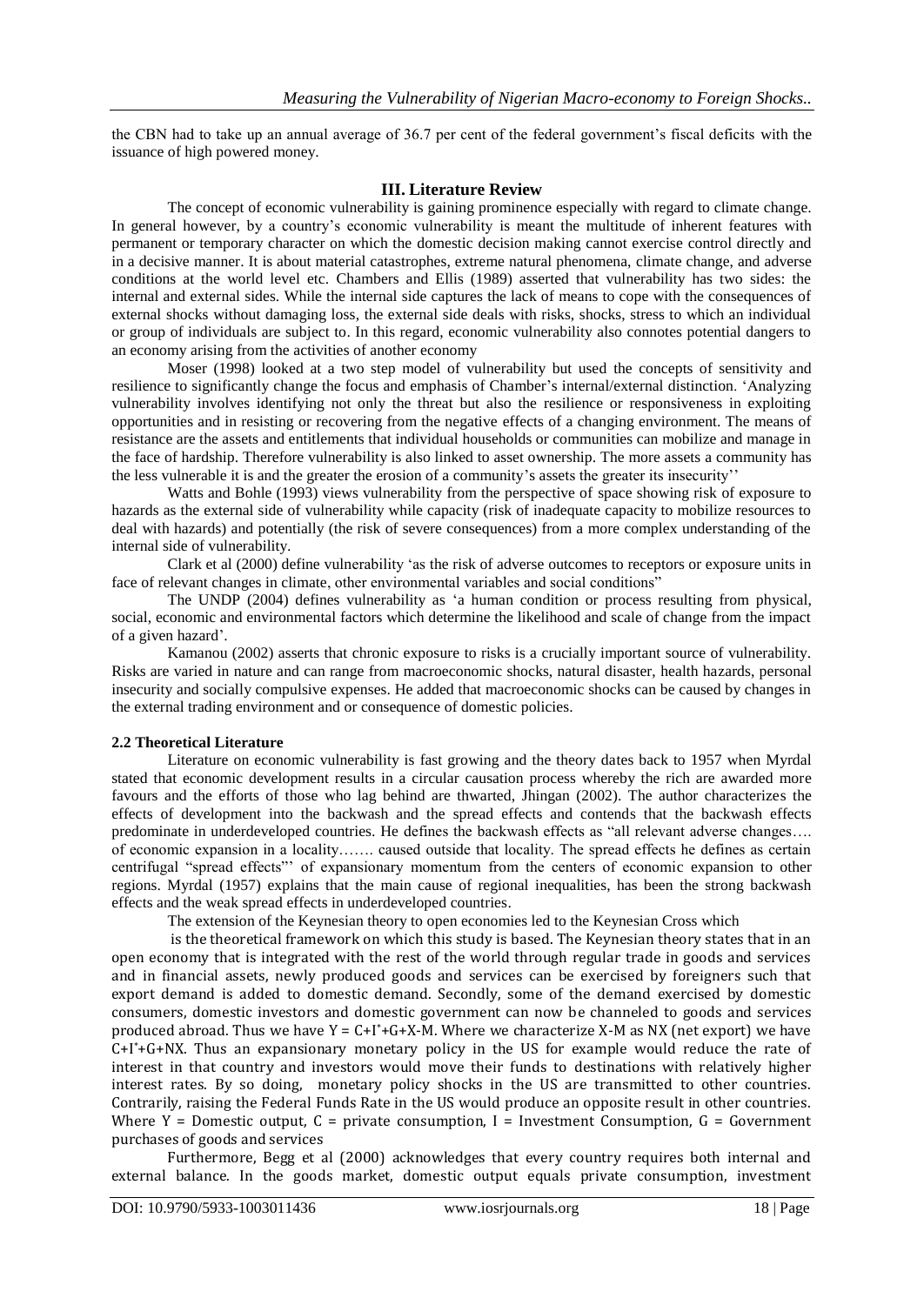consumption, government consumption and net export. If aggregate demand for domestic output equals the level of potential output, firms produce the full employment output level and in the labour market, the demand is as much employment as workers wish to supply. The authors further assert that in the presence of sluggish wage and price adjustment, a lower level of aggregate demand would lead firms to cut back output and retrench workers. Only when wages and prices have fallen sufficiently to restore aggregate demand to its full employment level would internal balance be restored. In the same vein, in the foreign exchange market, the capital account of the Balance of Payments (BOP) must also be in balance at this point. The combination of the internal and external balance is the long-run equilibrium of the economy. Wage and price have restored output to its potential level and employment to the full employment level. When the external balance is in place, not only is the current account in balance but there is no long term pressure to alter the stock of foreign exchange reserves, nor any permanent flow on the capital account. The authors further identify several shocks that are capable of moving an economy from either external or internal balance. These include foreign slump or boom, higher or lower real exchange rate, in addition to some domestic shocks: more or less saving, and tighter or easier monetary and fiscal policy.

Consequently, the a priori expectations are as follows:

US FFR↑  $\rightarrow$  GDP<sub>N</sub>↓, NEEXCH↓ (appreciation) INF<sub>N</sub>↑, INT<sub>N</sub>↓, M2↑

US CPI↑→ GDP<sub>N</sub>↑, NEEXCH↓ (appreciation), INF<sub>N</sub>↓, INT<sub>N</sub>↓, M2↑

US INDPROD↑→ GDP<sub>N</sub>↑, NEEXCH↑(depreciation), INF<sub>N</sub>↑, INT<sub>N</sub>↑, M2↓

WTI\_P↑→ GDP<sub>N</sub>↑, NEEXCH<sub>N</sub>↑ (depreciation), INF<sub>N</sub>↑, INT<sub>N</sub>↑, M2↑

Where GDP<sub>N</sub> is Nigeria's Gross Domestic Product, NEEXCH<sub>N</sub> is Nigeria's Nominal Effective Exchange Rate, INFN is Inflation in Nigeria, ITBCRN is Inter-bank call rate in Nigeria, and M2 is Nigeria's Broad Money Supply, USCPI is the United States Consumer Price Index, USINDPRO is the United States Industrial Output and WTI\_P is the West Texas Intermediate Price and USFFR is the United States Federal Funds Rate.

### 2.3 **Empirical Literature**

Many empirical studies, such as Sims (1992), Grilli and Roubini (1995), Kim and Roubini (2000), Neril and Novili, (2010), Li and Liang (2016), Mirkov (2014), Precious and Palesa (2014), Barakchian (2013), Bowman, et al.(2015), Lee and Zhu (2016) have investigated the international monetary policy transmission mechanism by using VAR models of developed and developing economies. Kim (2001), for example, suggested that U.S. monetary policy shocks on the output of the developed countries had a positive effect. Mackowiak (2007) showed that monetary policy shocks of the developed countries had a negative output effect for emerging economies. He used the structural VAR approach to study the effects of external shock on eight emerging economies. He found that the U.S. monetary shock affects the real output and price levels in emerging economies even more strongly than the real output and price levels in the U.S. The case of seven East Asian economies, namely Indonesia, Korea, Malaysia, Philippines, Singapore, Taiwan and Thailand, has been analyzed by Fung, (2002) who obtained similar outcome. Note that the United States variables were incorporated as exogenous foreign variables in the SVAR model.

Recently Barakchian, (2015) showed that the responses of the Canadian macro variables to the US monetary policy shock are very similar to the responses of the US macro variables to the same shock. He also showed that interest rate-pass-through is the major mechanism by which US monetary policy shocks are transmitted into the Canadian economy.

Subsequent empirical studies on the impact of monetary policy on asset prices have mostly involved VARs with identification imposed as restrictions mapping the reduced form shocks to structural shocks. Cushman and Zha (1997) constructed a two-country SVAR model assuming block exogeneity for the domestic variables of a small open economy (Canada) relative to the external (U.S.) variables. Their specification resolves some standard empirical puzzles, like the domestic currency depreciation following a domestic contractionary monetary policy and the "price puzzle", but the authors found short-run deviations from uncovered interest rate parity. Kim and Roubini (2000) have used a non-recursive VAR that allows monetary policy to respond contemporaneously to exchange rate shocks and resolved partially the "delayed overshooting" effect and the "conditional forward premium puzzle". Furthermore, the authors provide evidence that, in response to an unexpected increase in the U.S. monetary policy rate, the short-term interest rates of non-U.S. G7 countries increase and their currencies relative to the dollar depreciate on impact.

Faust and Rogers (2003) assessed the robustness of conclusions drawn from SVAR models relative to changes in the identifying assumptions and found that the "delayed overshooting" result is sensitive to the assumptions adopted. In contrast, they provide evidence that deviations from uncovered interest rate parity are robust to various assumptions and, moreover, that the estimates of the share of exchange rate variance due to monetary policy shocks can take quite large values.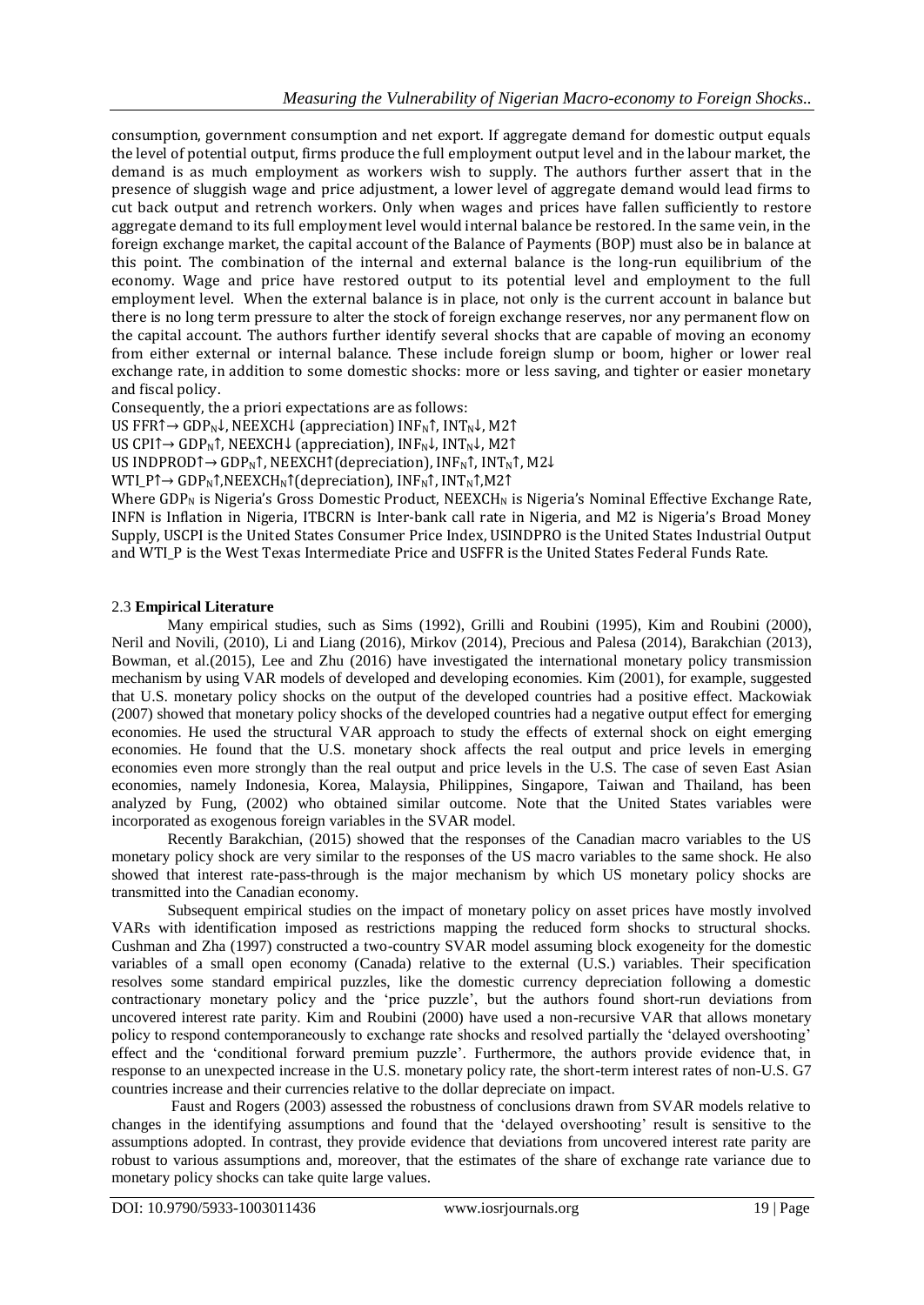Furthermore, Sato *et al*., (2009) took the same econometric framework to check if external shocks generated from the United States economy played an important role in influencing real variable movements in East Asia economies from the period of 1978 to 2007. Similar works have been also performed by Zhang and McAleer, (2009) and Gosse and Guillaumin, (2013). In addition, Mehmet and Yildirim, (2013) did the same research for the six fast growing emerging economies namely Brazil, Russia, India, China, South Africa and Turkey denoted by (BRICS-T). The overall results are quite similar, world output shocks are not a dominant source of fluctuations in those economies. In addition, Mustafa and Cengiz, (2014) have used a structural VAR model with the block exogeneity restriction to identify and analyze the impacts of some domestic and external shocks and in particular, the impacts of monetary policy shocks on macroeconomic variables in Turkey. All shocks are found to have significant effects on main economic variables. Positive interest rate shocks appreciate the domestic currency and decrease the inflation whereas positive risk premium shocks cause depreciation and an increase in inflation. Both of these shocks also cause a decrease in the domestic activity. Being an open and internationally integrated economy, Turkey is significantly affected by global shocks. Ganev *et al.*, (2002) explored the impacts of monetary shocks in ten Central and Eastern European (CEE) countries and found no evidence that suggests those changes in interest rates affect output, but found some indication that changes in the exchange rate do.

### **IV. Methodology**

### **4.1 Analytical Framework**

The rise in the prominence of monetary policy in the advanced economies since the 1990s has seen an equally synchronized rise in the use of the VAR technique developed by Sims (1980) to model monetary policy frameworks. Over the years, the development of structural VAR (SVAR) methodology has further facilitated the handling of various economic issues and problems concerning the identification of contemporaneous and dynamic relationships between macroeconomic variables and the policy instruments Raghavan and Silvapulle (2007). In this section, we have provided a brief description of the SVAR methodology.

A vector auto regression is a system of equations with one equation for each variable in the system. Generally, the variables in the system are selected based on economic theory and the knowledge of the economy in question. Given the variables selected, the estimation of the autoregressive system consists of a set of ordinary least squares regressions with the current value of each of the included variables being regressed on the lagged values of all the variables in the system. In SVAR models, current values of variables do not appear on the right hand side of any equation in the system. Thus, in vector auto regression all current variables are treated as endogenous while all lagged variables are predetermined variables. The number of lagged values of each variable on the right-hand side of each equation must also be determined. This study is based on the Sims model (1980, 1982, 1986) and the general model of SVAR put forward by Giannini (1992), Amisano and Giannini (1997) and as presented in Raghavan and Silvapulle (2007).

A SVAR model makes the identification of structural shocks possible while letting the different variables play off of each other. Moreover, SVAR relies on moving average representation and studies the system dynamics in terms of impulse responses triggered by each independent structural shock, Stock and Watson, (2001).Therefore, we seek to examine the effects of external shocks through impulse response and variance decomposition analyses based on SVAR using quarterly data for Nigeria from 2003: q1 to 2016: q 4.

The data used in the study were generated from the Central Bank of Nigeria's Annual Report and Financial Statements, the Central Bank of Nigeria's Statistical Bulletin, the International Monetary Fund's International Financial Statistics, and the Organisation of Petroleum Exporting Countries' Statistical Bulletin several issues. Essentially, the use of SVAR is justified under this condition because according to Gujarati and Sangeetha (2007):

- i. Of the simplicity of the methodology typified by the fact that one does not need to worry about which variable is endogenous and which is exogenous
- iii. The forecasts obtained from SVAR are in many cases better than those obtained from the more complicated simultaneous-equation models.
- iv. It enables the bringing together of multiple time-series analysis and economic theory to determine the dynamic response of variables to various shocks that take place in the economy.
- v. It is suited for situations of bilateral causality between the variables of interest.

In line with similar studies on the evaluation of monetary policy; Watson, (2003); Pandit, Mittal, Roy and Ghosh, (2006); Robinson and Robinson, (1997), Raghavan and Silverpulle, (2007), we consider a system of simultaneous equations implied in vector form as:

 $By_{t=1}^{\infty}+A(L)y_{t=1}^{\infty}+ME_{t_{t}}^{\infty},\dots$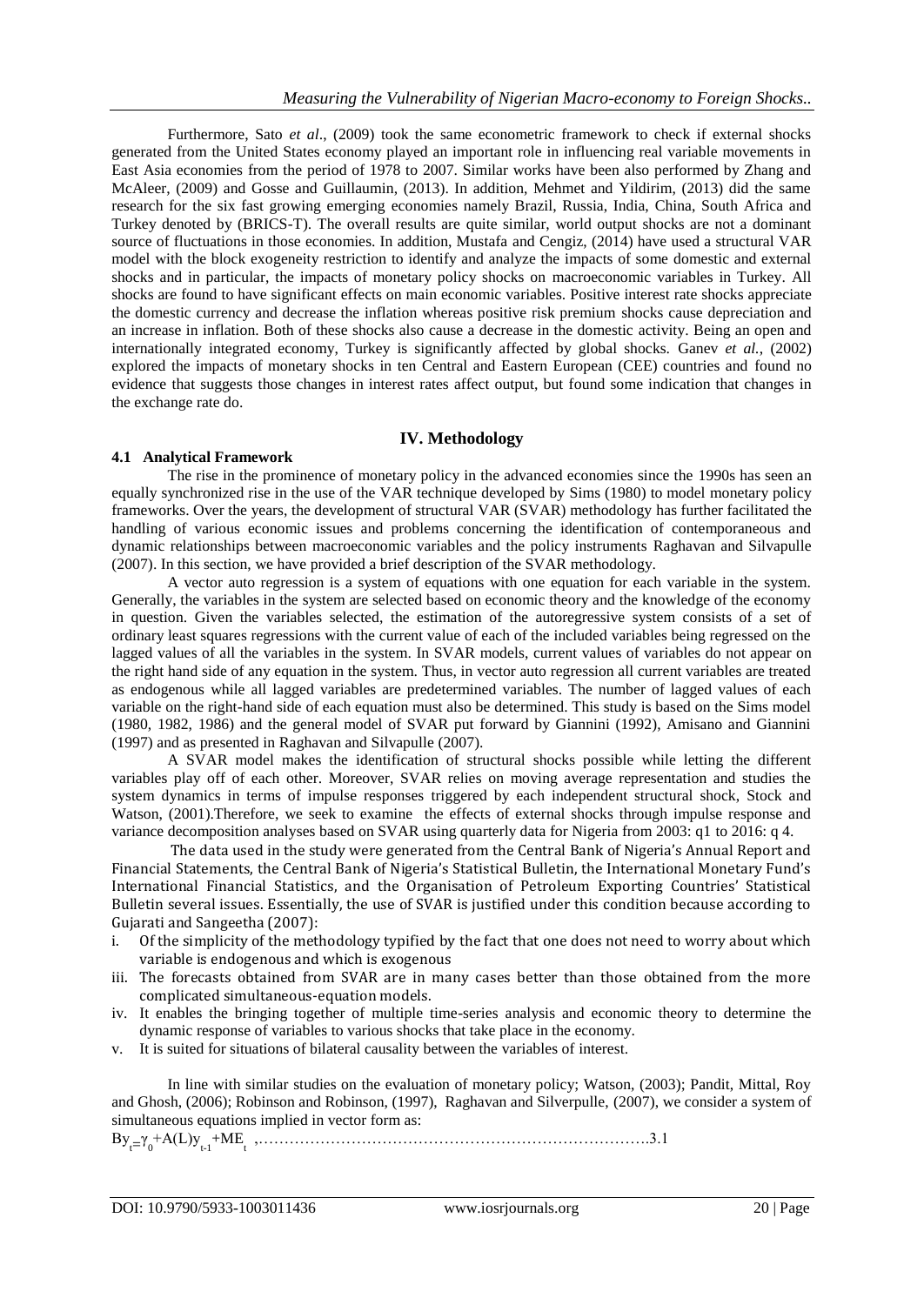Where  $y_t$  is a vector of endogenous variables,  $\gamma_0$  is the fixed constant,  $y_{t-1}$  is a vector of their lagged values,  $E_t$  is a vector of random error of the disturbance terms for every variable which captures any exogenous factors in the model, B is the square matrix of dimension n×n, where n is the number of variables, and contains the structural parameters of the contemporaneous endogenous variables, A(L) is a matrix polynomial in the lag operator L of length p, and M is the square n×n matrix, which contains the contemporaneous response of the variables to the shocks (disturbances).

The first stage of structural VAR analysis is the estimation of the reduced form. As the coefficients in the matrices are unknown and the variables have temporary effects on each other, the model in this form cannot be completely identified. It is therefore appropriate to transform it into a reduced-form model by multiplying both sides of the equation by the inverse matrices of B, which brings about the standard VAR representation as:  $Y_t = \alpha_0 + D(L)y_{t-1} + \epsilon_1 + \cdots + \epsilon_n$ where,  $\alpha_0 = B^{-1} \gamma_0$ ,  $D(L) = B^{-1} A(L)$  and  $e_t = B^{-1} M E_t$ 

The SVAR approach assumes that the structural innovations  $E_t$  are orthogonal, implying that the structural

disturbances are uncorrelated and that the variance-covariance matrix  $\sum$  is constant and diagonal.

Hence the error terms  $e_{\tau}$  are linear combinations of the orthogonalised shocks  $(E_{\tau})$ , such that each individual error term is serially uncorrelated with a zero mean and a constant variance. As stated in (Bernanke, 1986), the structural shocks are primitive exogenous forces that do not have common causes and hence can be treated as uncorrelated. The parameters of the SVAR model are estimated in two stages. The first stage is to obtain the reduced form equations associated with equation (3.2)

The second stage consists of identifying the contemporaneous matrix  $A_0$  and the variance-covariance matrix

 $\Sigma$  which maximizes the likelihood function conditional on the parameter estimates of the VAR obtained in the first stage.

In the SVAR system,  $A_0$  has N<sup>2</sup> parameters, while B has N(N+1)/2 distinct values. This leads to an identification problem as the structural model requires N(N-I)/2 number of restrictions to be imposed on the system for it to attain exact identification conditions and the system is under-identified otherwise (Raghavan and Silvapulle, 2007). Further, the residuals from the reduced VAR are transformed into a system of structural equations by imposing restrictions based on prior theories and empirical findings about monetary policy reaction functions rather than based on the commonly used Cholesky"s decomposition method. This method of orthogonolizing the reduced form residuals to recover the underlying shocks is advocated by Bernanke (1986), Sims (1986) and Blanchard and Watson (1986)

Therefore without imposing a number of restrictions, the parameters in the SVAR model cannot be identified. To identify a monetary shock in Nigeria, the long and short-run parameter restrictions are applied. Identification of shocks in the system requires imposing at least  $N(N-1)/2$  sufficient restrictions. In the short-run version of the SVAR model, restrictions are required for specific identification. Restrictions can be imposed on the structure of the vector of error terms, (et), on the basis of economic theory. Each equation must hold an independent structural disturbance term.

The advantage of the short-run SVAR model is that the impulse response functions can be applied to check whether the shocks have an effect on each endogenous variable as economic theory expects. In other words, the difference of this method from the Cholesky decomposition is that the Impulse Response Function and the Forecast Error Variance Decomposition effects from these short-run restrictions can present direct economic meaning from the analysis (Sims, 1980; Hamilton, 1994; Enders, (1995); and (Amisano and Giannini, (1997)

In VAR analysis the only source of variation of  $y_t$  variables is random disturbances that, in the reduced

form, are indicated by a vector of white noise  $e_{\tau}$ , usually called a vector of innovations (Amisano and Giannini, 1997) and impulses or innovations or shocks (Gujarati, 2003). The SVAR framework is generally focused on how the innovations to one endogenous variable affect other endogenous variables. Also structural VAR analysis is focused on the direction of instant correlation between innovation variables. Having short-run or long-run restrictions in the model only depends on whether shocks are temporary or permanent.

### **4.2 . Choice of Variables and Preliminary Data Analysis**

This section describes the international and domestic variables used to represent the Nigerian monetary policy framework. The choice of variables is similar to those used by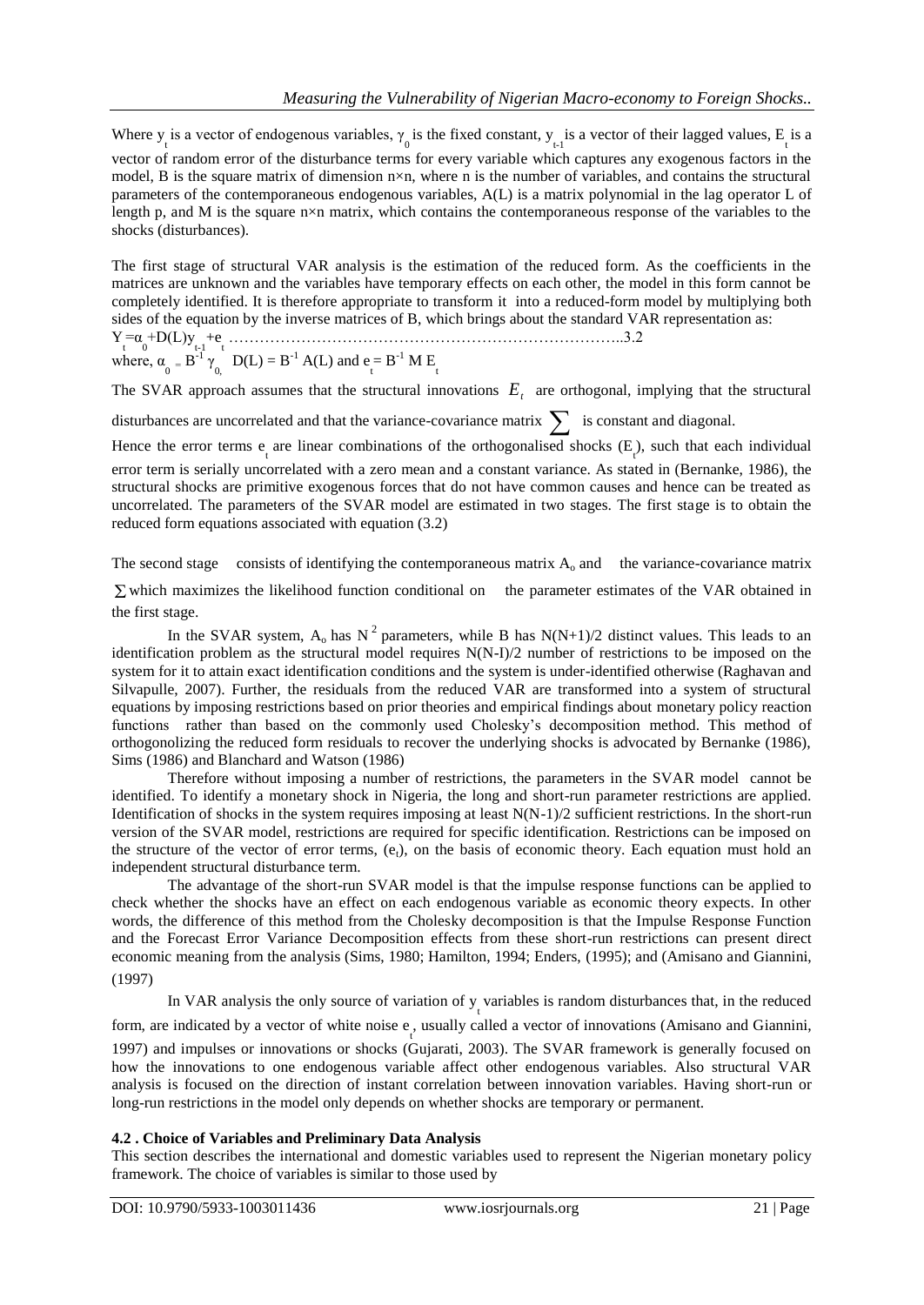Cushman and Zha (1997) and Fung (2002) and are summarised in Table 1.

| Variable                | Definition                                | Abbreviation       |
|-------------------------|-------------------------------------------|--------------------|
| <b>Commodity Prices</b> | World oil Price (West Texas Intermediate) | <b>WTI</b>         |
| US.                     |                                           |                    |
| Output                  | US Industrial Production Index, logs      | <b>USINDPRO</b>    |
| Price                   | Consumer Price Index (SA), Logs           | <b>USCPI</b>       |
| Interest rate           | Federal Funds rate, (percent)             | <b>USFFR</b>       |
| Nigeria                 |                                           |                    |
| Outut                   | (Logs) Gross Domestic Product, (Logs)     | LGDP <sub>N</sub>  |
| Prices                  | Inflation Rate (percent)                  | $INF_N$            |
| Money                   | Monetary Aggregate M <sub>2</sub> (Logs)  | $LM_{2N}$          |
| Interest rate           | Inter-bank Call Rate, (percent)           | <b>ITBCRN</b>      |
| Exchange rate           | Nominal Effective Exchange Rate, N/US\$   | NEECH <sub>N</sub> |

**Table 1.** Variables included in the Nigerian SVAR system

**Sources: International Financial Statistics and CBN Statistical Bulletin (2016)**

Of the nine variables used in the model, four variables represent the foreign block and they are the world reference crude oil price (WTI), the US Industrial production index (USINDPRO), the US consumer price Index (USCPI) and the US Federal Funds Rate (USFFR). As discussed before, in a VAR model of an open economy, the inclusion of foreign variables is essential for correct specification, improved identification of contemporaneous relationships and for capturing underlying impulse responses of variables to various shocks. WTI is included to account for inflation expectations, mainly to capture the non-policy induced changes in inflationary pressure to which the central bank may react when setting monetary policy (see Sims (1992) and Cushman and Zha (1997)). It can also represent the terms of trade effect in small open economies. The WTI is the world reference crude oil from which the rest derive their prices. It is employed here in place of world commodity price index to reflect Nigeria"s dependence on oil export and revenue for fiscal operations.

The three US variables are included to represent the open economy component of the model, and were chosen as proxy for foreign variables in the Nigerian SVAR system, and to capture the close link between the US and Nigerian economies. The US is Nigeria"s largest trading partner, accounting for almost 20 per cent of total trade in 2016. Oil, Nigeria"s greatest export is denominated in the US Dollar and this further strengthens the link between the two economies. Moreover the US accounts for the highest amount of remittances to Nigeria. It is also fairly common in the monetary literature of small open economies to use these US variables as proxy for foreign variables (see for example Cushman and Zha (1997), Dungey and Pagan (2000), Fung (2002), and Tang (2006)).

The remaining five variables describe the Nigerian domestic economy. The Nigerian Gross Domestic Product (LGDP<sub>N</sub>) and the Inflation rate (INF<sub>N</sub>) are taken as the target variables of monetary policy and are known as non-policy variables. In the literature, it is assumed that both the target variables of output and prices are also the non-policy variables as they do not react instantaneously to changes in the policy variables (see Bernanke and Mihov 1995).

The policy block is represented by the  $M_2$  monetary aggregate (LM<sub>2N</sub>) and the Inter-bank Call Rate (ITBCRN). The exchange rate (NEECH<sub>N</sub>) represents the information market variable. As stated in Mehrotra (2005), this trade-weighted exchange rate is also believed to capture more comprehensively the movements in the exchange rate that may have inflationary consequences in the Nigerian economy. It is also common in the monetary business cycle literature to include these five domestic variables for identifying the monetary policy shocks in small open economies.

The SVAR model uses quarterly data from first quarter 2003 up to fourth quarter 2016. The sample period covers only the democratic governance and the indirect monetary management era in Nigeria. The variables are seasonally adjusted and are in logarithm except for the interest and inflation rates which are expressed in percentages.

The time series properties, including the non-stationarity and stationarity of the variables were examined by applying the Augmented Dickey Fuller and the Philips-Perron unit root tests. The results indicated that all the variables under consideration are integrated of order one. The Johansen"s co-integration test also provides evidence of long run relationships among the nine variables. However, since the objective of VAR analysis in this study is to assess the interrelationships between the variables rather the parameter estimates, we concur that the VAR in level remains an appropriate measure to identify the effects of monetary shocks. It is common in the monetary literature to estimate the unrestricted VAR model at levels (for example see (Sims 1992), (Bernanke and Mihov 1996), (Cushman and Zha 1997).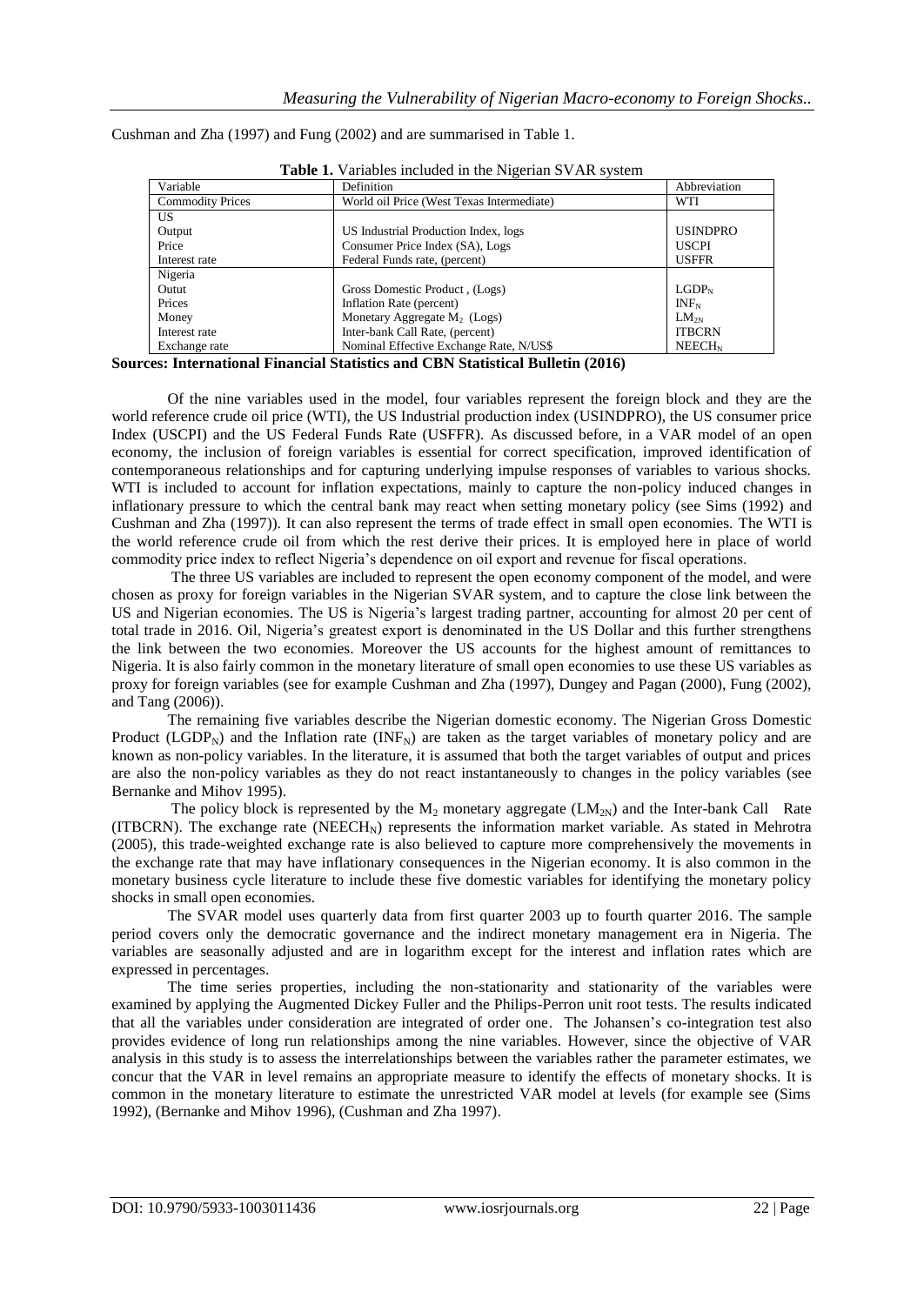Roots of Characteristic Polynomial Endogenous variables: INFN\_\_ ITBCRN LGDPN LM2... Exogenous variables: C Lag specification: 1 2 Date: 02/23/19 Time: 20:03

| Root                  | Modulus  |
|-----------------------|----------|
| 0.994381 - 0.055647i  | 0.995937 |
| 0.994381 + 0.055647i  | 0.995937 |
| 0.863696 - 0.211792i  | 0.889284 |
| 0.863696 + 0.211792i  | 0.889284 |
| 0.744990 - 0.430523i  | 0.860442 |
| 0.744990 + 0.430523i  | 0.860442 |
| 0.849028              | 0.849028 |
| 0.515450 - 0.594243i  | 0.786647 |
| 0.515450 + 0.594243i  | 0.786647 |
| 0.293551 - 0.583880i  | 0.653520 |
| 0.293551 + 0.583880i  | 0.653520 |
| -0.045583 - 0.546218i | 0.548117 |
| -0.045583 + 0.546218i | 0.548117 |
| -0.488885 - 0.103799i | 0.499783 |
| -0.488885 + 0.103799i | 0.499783 |
| 0.487215              | 0.487215 |
| -0.151090 - 0.083129i | 0.172449 |
| -0.151090 + 0.083129i | 0.172449 |

 No root lies outside the unit circle. VAR satisfies the stability condition.



### Inverse Roots of AR Characteristic Polynomial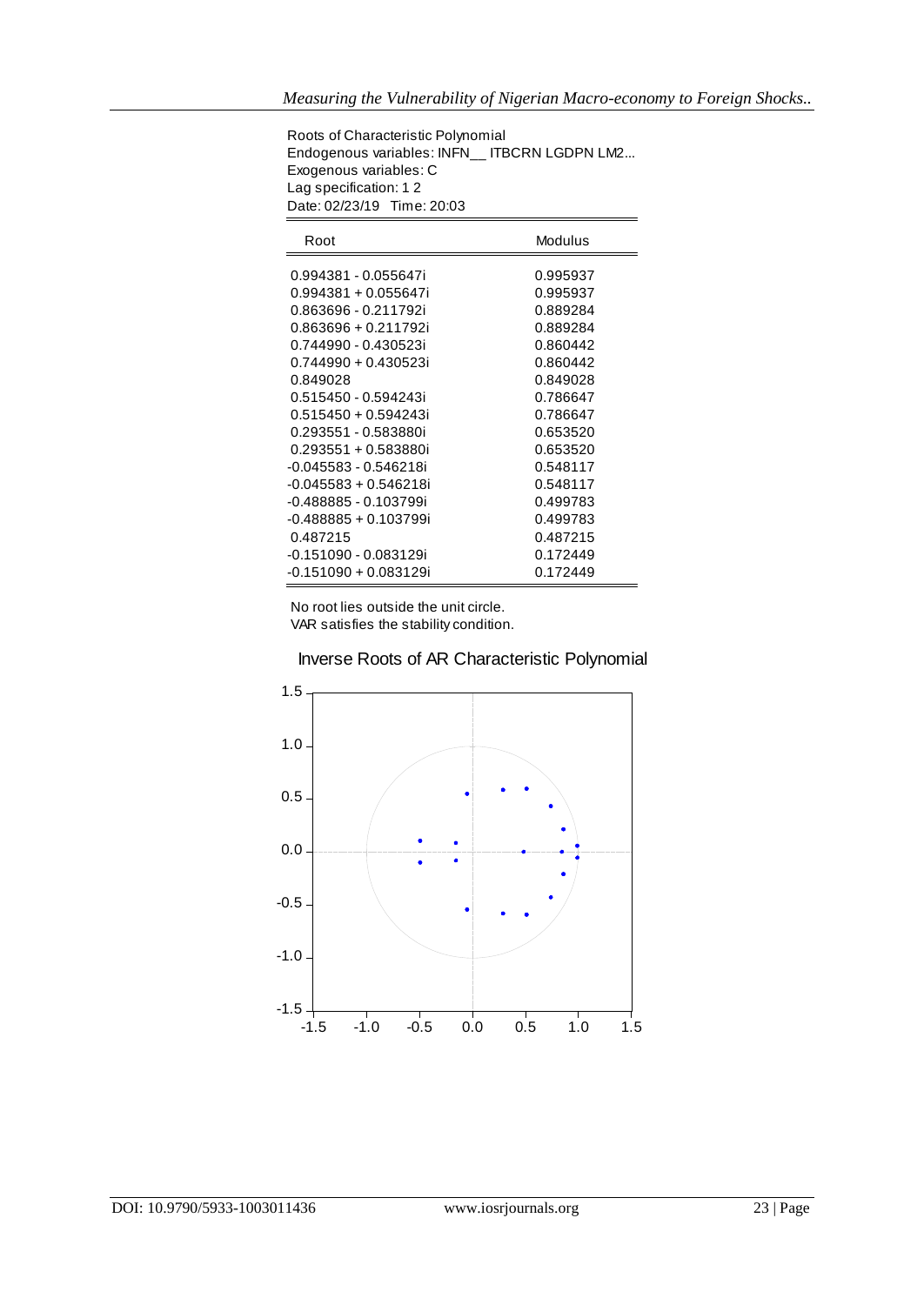VAR Lag Order Selection Criteria Endogenous variables: INFN\_\_ ITBCRN LGDPN LM2N NEECH USCPI USFFR USINDPRO WTI\_P Exogenous variables: C Date: 02/23/19 Time: 20:10 Sample: 1 56 Included observations: 52

| Lag | ∟ogL        | LR        | <b>FPE</b>  | <b>AIC</b> | SC        | HQ        |
|-----|-------------|-----------|-------------|------------|-----------|-----------|
| 0   | $-1045.997$ | NA        | 3388746.    | 40.57682   | 40.91454  | 40.70629  |
|     | $-603.5101$ | 714.7871  | 3.242085    | 26.67347   | 30.05062* | 27.96819  |
| 2   | -513.5267   | 114,2097  | 3.021292    | 26.32795   | 32.74454  | 28.78792  |
| 3   | $-398.6392$ | 106.0500  | 1.872246    | 25.02458   | 34.48061  | 28.64980  |
| 4   | $-204.9563$ | 111.7402* | $0.195404*$ | 20.69063*  | 33.18609  | 25.48109* |

\* indicates lag order selected by the criterion

LR: sequential modified LR test statistic (each test at 5% level)

FPE: Final prediction error

AIC: Akaike information criterion

SC: Schwarz information criterion

HQ: Hannan-Quinn information criterion

### **V. Model Structure and Identification Issues**

In this section, the identification of the Nigerian SVAR model is established. A common approach in the literature is to apply identification restrictions that are consistent with economic theory and prior empirical research findings (see Buckle et al (2007), Christiano et al (2005), Dungey and Fry (2003) and Dungey and Pagan (2000)). In this paper, to establish the identification conditions, the results of Nigerian VAR studies and those of the SVAR studies of advanced small open economies are used to guide us in obtaining the appropriate restrictions to be imposed on the contemporaneous and the lagged structure of the Nigerian SVAR model.

### **5.1 Block Exogeneity Restrictions**

It is well-known that the shocks to small open economies have very little impact on major foreign countries and therefore it is proper to treat the foreign variables as exogenous to domestic economic variables. To capture this phenomenon, the Nigerian SVAR system is divided into foreign and domestic blocks, Raghavan and Silvapulle (2007). To describe the reduced VAR system for a small open economy first, the set of variables *Yt* is divided into two blocks as follows:

$$
Y_t = (Y_{1,t}, Y_{2,t}) \tag{9}
$$

| $Y_{l,t} = (USCPI_{t}$ , $USFFR_{,p}$ USINDPRO $_{p}$ , WTI_P <sub>,t</sub> ) | (10) |
|-------------------------------------------------------------------------------|------|
| $Y_{2t} = (LGDP_{N,t}, INF_{N,t}, LM2_{N,t}, ITBCR_{N,t}, REECH_{N,t})$       | (11) |

where *Y*1,*t* represents the foreign block, while *Y*2,*t* represents the domestic block. The VAR in (3.2) can now be represented as follows:

|                                                                    |  | $B11(L)$ $B12(L)$ ]                                                                 |                                                                                      |  |
|--------------------------------------------------------------------|--|-------------------------------------------------------------------------------------|--------------------------------------------------------------------------------------|--|
|                                                                    |  | $B(L) = \begin{bmatrix} 1 & 1 & 1 \\ 1 & 1 & 1 \\ 2 & 1 & 1 \end{bmatrix}$ $B22(L)$ | $\mathbf{v}_{\mathrm{t}}=\begin{bmatrix} v_{1,t} \\ \vdots \\ v_{2,t} \end{bmatrix}$ |  |
| $Y_t = \begin{bmatrix} Y_{1,t} \\ \vdots \\ Y_{2,t} \end{bmatrix}$ |  |                                                                                     |                                                                                      |  |

The two blocks, B11 (L) and B12 (L) contain the coefficients that correspond to the foreign economy while B21(L) and B22(L) contain the coefficients that correspond to the domestic economy. Similarly, the Ao matrix in equation (1) can be decomposed as follows:

|           | $A_{0,11}$ | $A_{0,12}$ |
|-----------|------------|------------|
| $A_0 = I$ |            |            |
|           | $A_{0,21}$ | $A_{0,22}$ |

It is assumed that the foreign variables in the Nigerian VAR system are predetermined and the domestic variables do not Granger cause the foreign variables. Hence, a block exogeneity is imposed by excluding all domestic variables from the foreign block of equations both contemporaneously and in the lag structure of the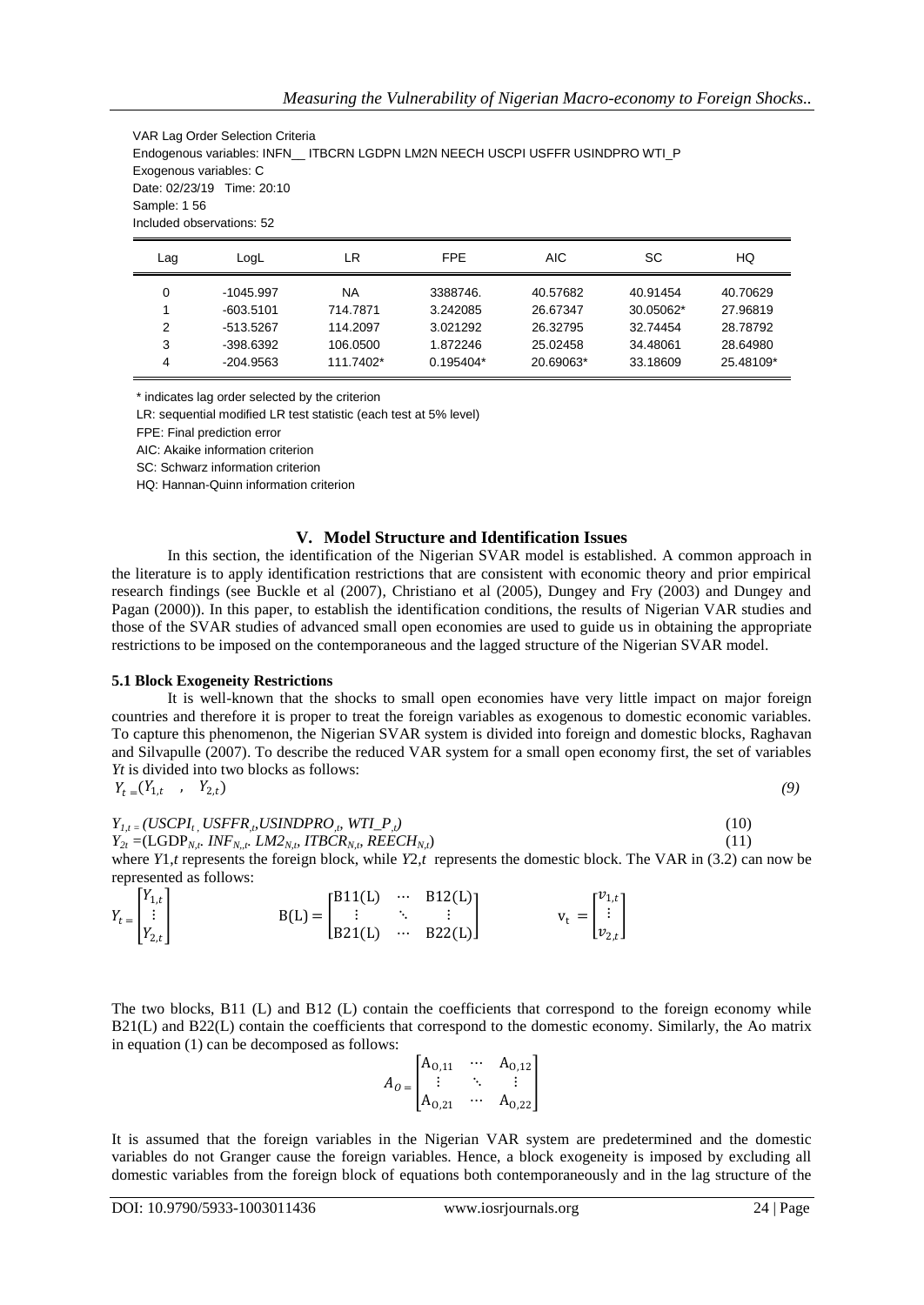reduced form VAR by imposing the following restrictions,  $A_0$ ,  $12 = 0$  and  $B12(L) = 0$  respectively. In the context of a small open economy, the block exogeneity restrictions have clear benefits as it allows for a larger set of international variables to be included into the model, while reducing the number of parameters to be estimated.

### **5.2 Restrictions on Contemporaneous and Lagged Dynamics**

In addition to foreign block exogeneity restrictions imposed on the model, restrictions on the contemporaneous and lagged matrices are also imposed. The variables entering into each equation of the SVAR system in (1) are summarized in Tables 2 and 3. Table 2 highlights the restrictions on the contemporaneous relationships among the variables, while Table 3 highlights the restrictions on the lag dynamics.

| Dependent          | <b>Explanatory Variables</b> |               |           |           |                    |                |              |                 |             |
|--------------------|------------------------------|---------------|-----------|-----------|--------------------|----------------|--------------|-----------------|-------------|
| Variables          | <b>INFN</b>                  | <b>ITBCRN</b> | $LGDP_N$  | $LM2_N$   | NEECH <sub>N</sub> | <b>USCPI</b>   | <b>USFFR</b> | <b>USINDPRO</b> | <b>WTIP</b> |
| <b>INFN</b>        |                              |               |           |           | $\Omega$           | $\overline{0}$ | $\theta$     |                 |             |
| $ITBCR_N$          | <b>NA</b>                    |               | NA        | 0         | $\Omega$           | $\Omega$       | $\Omega$     |                 |             |
| $LGDP_N$           | <b>NA</b>                    |               |           | $\Omega$  | $\Omega$           | $\Omega$       | $\Omega$     |                 | $\Omega$    |
| $LM2_N$            | <b>NA</b>                    | NA            | <b>NA</b> |           | $\Omega$           | $\Omega$       | NA           |                 | <b>NA</b>   |
| NEECH <sub>N</sub> | <b>NA</b>                    | <b>NA</b>     | NA        | <b>NA</b> |                    | NA             | <b>NA</b>    | NA              | <b>NA</b>   |
| <b>USCPI</b>       | $\Omega$                     |               |           | 0         | $\Omega$           |                | $\Omega$     | NA              | $\Omega$    |
| <b>USFFR</b>       | $\Omega$                     |               |           | $\Omega$  | $\Omega$           | NA             |              | NA              |             |
| <b>USINDPRO</b>    |                              |               |           |           | $\Omega$           | $\Omega$       |              |                 |             |
| WTI P              |                              |               |           |           | $\Omega$           | $\theta$       |              |                 |             |

**Table 5. 2.** Restrictions on the Contemporaneous Structure –  $A_0$ 

Our assumption is based on "successive relationship", where the relationship between the variables are determined in a block recursive way. The use of identifying restrictions on the contemporaneous matrix is reasonably common in the monetary literature and in this case, the over-identifying restrictions are specified. The restrictions on the lag matrices however are less common and so far in the existing Nigerian monetary literature, no such restrictions have been imposed.

| Dependent<br>Variables | <b>Explanatory Variables</b> |               |                |                |              |              |             |                |      |
|------------------------|------------------------------|---------------|----------------|----------------|--------------|--------------|-------------|----------------|------|
|                        | <b>INFN</b>                  | <b>ITBCRN</b> | LGDPN          | LM2N           | <b>NEECH</b> | <b>USCPI</b> | <b>USFF</b> | <b>USINDP</b>  | wtip |
|                        |                              |               |                |                |              |              | R           |                |      |
| <b>INFN</b>            | Na                           | na            | Na             | na             | Na           | $\Omega$     | $\Omega$    | na             | Na   |
| <b>ITBCRN</b>          | Na                           | na            | Na             | na             | Na           | $\Omega$     | $\Omega$    | $\overline{0}$ | Na   |
| <b>LGDPN</b>           | Na                           | na            | Na             | na             | Na           | $\Omega$     | $\Omega$    | $\Omega$       | Na   |
| LM2N                   | na                           | na            | Na             | na             | Na           | $\Omega$     | Na          | $\Omega$       | Na   |
| <b>NEECH</b>           | Na                           | na            | Na             | Na             | Na           | Na           | Na          | na             | Na   |
| <b>USCPI</b>           | $\Omega$                     | $\Omega$      | $\overline{0}$ | $\overline{0}$ | $\Omega$     | Na           | Na          | na             | Na   |
| <b>USFFR</b>           | $\theta$                     | $\theta$      | $\Omega$       | $\Omega$       | $\Omega$     | Na           | Na          | na             | Na   |
| <b>USINDPRO</b>        | $\Omega$                     | $\Omega$      | $\theta$       | $\Omega$       | $\Omega$     | Na           | Na          | na             | Na   |
| WTI P                  | $\theta$                     | $\mathbf{0}$  | $\theta$       | $\theta$       | $\theta$     | $\Omega$     | $\Omega$    | $\overline{0}$ | Na   |

**Table 5.3.** Restrictions on the Lag Structure  $-B(L)$ 

### **5.2.1 Identification of the Foreign Sector**

The foreign block constitutes USCPI, USFFR, USINDPRO and WTI\_P and is characterized by the block exogeneity assumption described in section 5.1. The USCPI is assumed to be completely endogenous to all the other foreign variables in the model and affected only by its own lags. As shown in Table 2, the three US variables are identified recursively, with the assumption that the US output is contemporaneously exogenous to all other variables in the model, while the price level is assumed to be contemporaneously affected only by demand driven fluctuations in output.

The specification of the Federal Reserve's monetary policy is assumed to follow the "Taylor Rule" where its primary concern is to maintain output growth and price stability (see Taylor (2000) and McCallum (1999)). Referring to Table 3, apart from the block exogeneity restrictions, no other restrictions on the lag structures of the US variables are imposed, thus allowing for feedback among the three variables and with the reference crude price.

### **5.2.2 Identification of the Domestic Sector**

The domestic block is divided into three sub-blocks. The first sub-block, known as the non-policy block is represented by domestic output and prices. These two variables are assumed to be contemporaneously unaffected by other domestic variables in the system. In the domestic output equation, LGDPN is assumed to be contemporaneously exogenous to all variables in the SVAR system. The Nigerian output however is assumed to depend on the lagged WTI\_P, US output and all domestic variables. The US output is used as proxy for overseas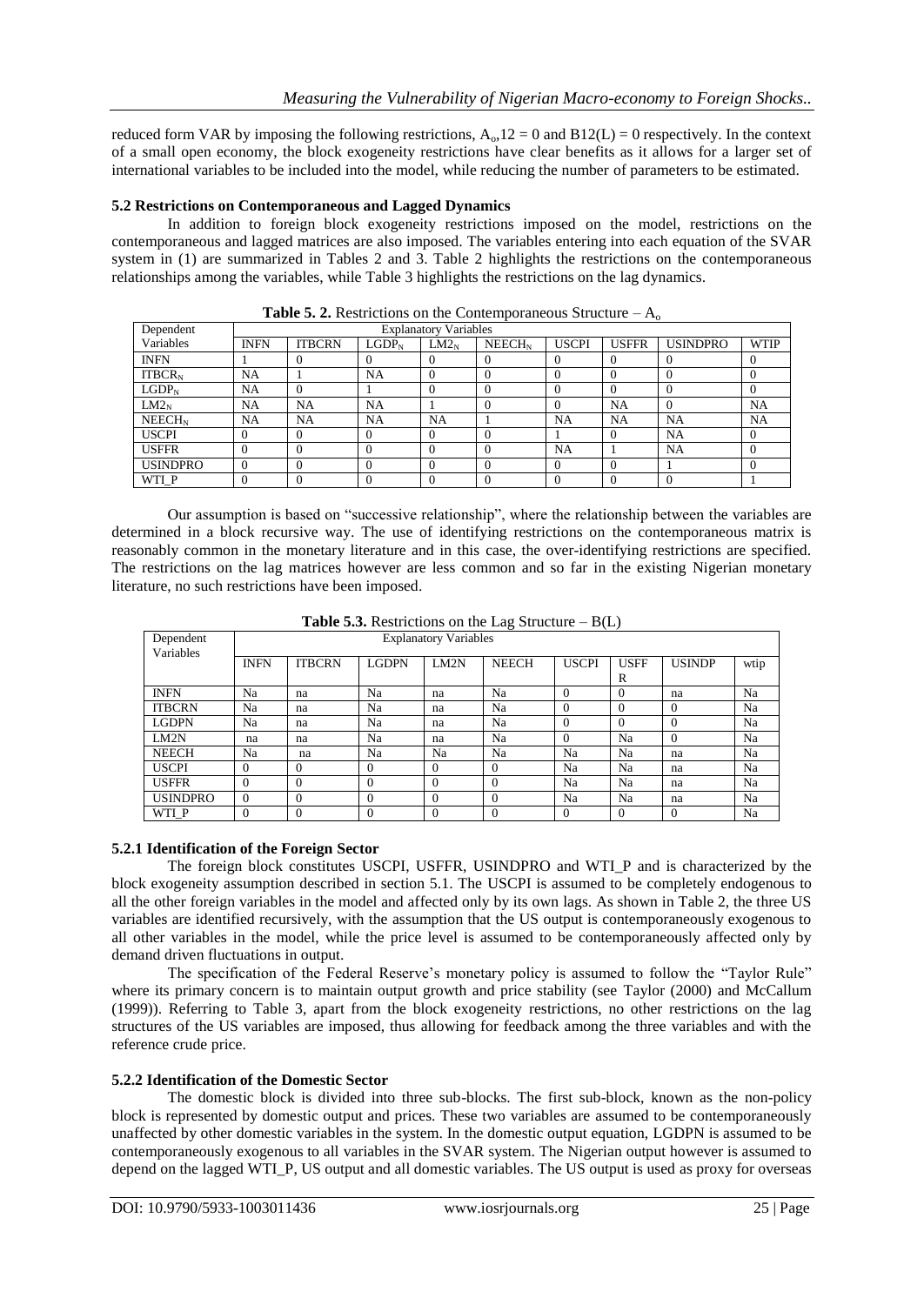economic conditions, while the world reference crude price represents foreign price pressure and trade effects, and finally the domestic variables to represent the domestic economic and policy conditions. Similar to US price equation, the Nigerian price is also assumed to be contemporaneously affected only by the Nigerian output activities. The commodity price and all the domestic variables are included in the lags of the price equation.

The second sub-block, known as the policy block is represented by the central bank"s policy instruments of money and interest rates. The money demand equation LM2N, is assumed to be contemporaneously affected by the domestic output and price levels. Though in several studies in the monetary literature, interest rates are assumed to contemporaneously affect the money (see Cushman and Zha (1997) and Leeper and Zha (1999)), in this paper, we assume interest rates affect money only in the lag structure. Tang (2006) has also made a similar assumption when modeling the Malaysian monetary policy. The commodity prices and all the domestic variables are included in the lags of the money demand equation.

The monetary policy reaction function is represented by the interest rate (MPRN) equation.

The contemporaneous identification includes the crude oil prices, foreign interest rates proxied by the US Federal Funds Rate (USFFR), domestic output, prices and money. The contemporaneous inclusion of output and prices gives the reaction function a similar form to that of the Taylor rule identification, while the commodity price represents external inflationary pressure in the economy and the monetary aggregate as part of the transmission process.

 From the results of the other studies, we found that it was necessary to include the Federal Funds rate for correct identification as a foreign monetary policy influence (see, for example Fung (2002) and Tang (2006)). The commodity prices, Federal funds rate and all the domestic variables are included in the lags of interest rate equation.

Finally, the third block is the information market variable. The exchange rate equation is seen as an information market variable that reacts quickly to all relevant economic disturbances and hence is contemporaneously affected by all the variables in the SVAR system. The lag structure is left unrestricted. The exchange rate, while contemporaneously being affected by all other variables in the system, is assumed not to have any instantaneous effects on these variables (see Eichenbaum and Evans (1995), Christiano, Eichenbaum and Evans (1998) and Dungey and Pagan (2000). Through the exchange rate equations, the foreign variables are allowed to indirectly influence the domestic variables.

### **VI. Empirical Results**

The parameters of the SVAR are estimated in two stages as outlined in Section 5.2. In the first stage, the restrictions given in Table 3 were imposed and the OLS residuals of reduced-form VAR are obtained. As for the number of lags in the model, the standard information criteria of Akaike (AIC) and Hannan-Quinn (HQC) chose an optimal lag length of two, while Schwarz (SC) suggested lag length 1

However, the lag length identified by the information criteria is found to be inadequate to capture the underlying dynamics of the system as it is not sufficiently long to eliminate the autocorrelations present in the residual series. Subsequently, the Portmanteau and LM-test for residual autocorrelation were carried out, and this test identified the lag length of four. Hence a common VAR (4) is used in this analysis. In the second stage, the contemporaneous matrix *A*0 defined in Section 3 is identified using the sets of restrictions given in Table 2.

If there are no restrictions imposed on B(L) coefficients, then an efficient estimation of the reduced form VAR can be achieved by the separate applications of OLS to each equation. The single equation estimation of the VAR in (5) however, yields consistent but asymptotically inefficient parameter estimates. The loss in efficiency arises from the zero restrictions imposed on the lag structure.

### **6.1 Impulse Response Function**

The impulse response function examines the dynamic responses of the variables to various shocks within the SVAR system.

### **6.1.1 Impulse Responses of Nigerian Inflation Rate to Foreign Shocks**

A positive shock to the US consumer price index (USCPI) affects the Nigerian inflation rate after about half the quarter of the policy action. When the inflation rate eventually responds it falls sluggishly up to the fourth quarter at what point the decline accelerates and attains the lowest point in the sixth quarter. It then begins to rise in the seventh through to the tenth quarter.

This agrees with the apriori expectation as a rise in US CPI brings about a fall in Nigeria's import from the United States. Nigeria's imports from the United States in last decade is composed more of luxury consumer goods and these are more price elastic. As we noted earlier, the foreign content domestic production and consumption is very high thus making the economy very vulnerable to foreign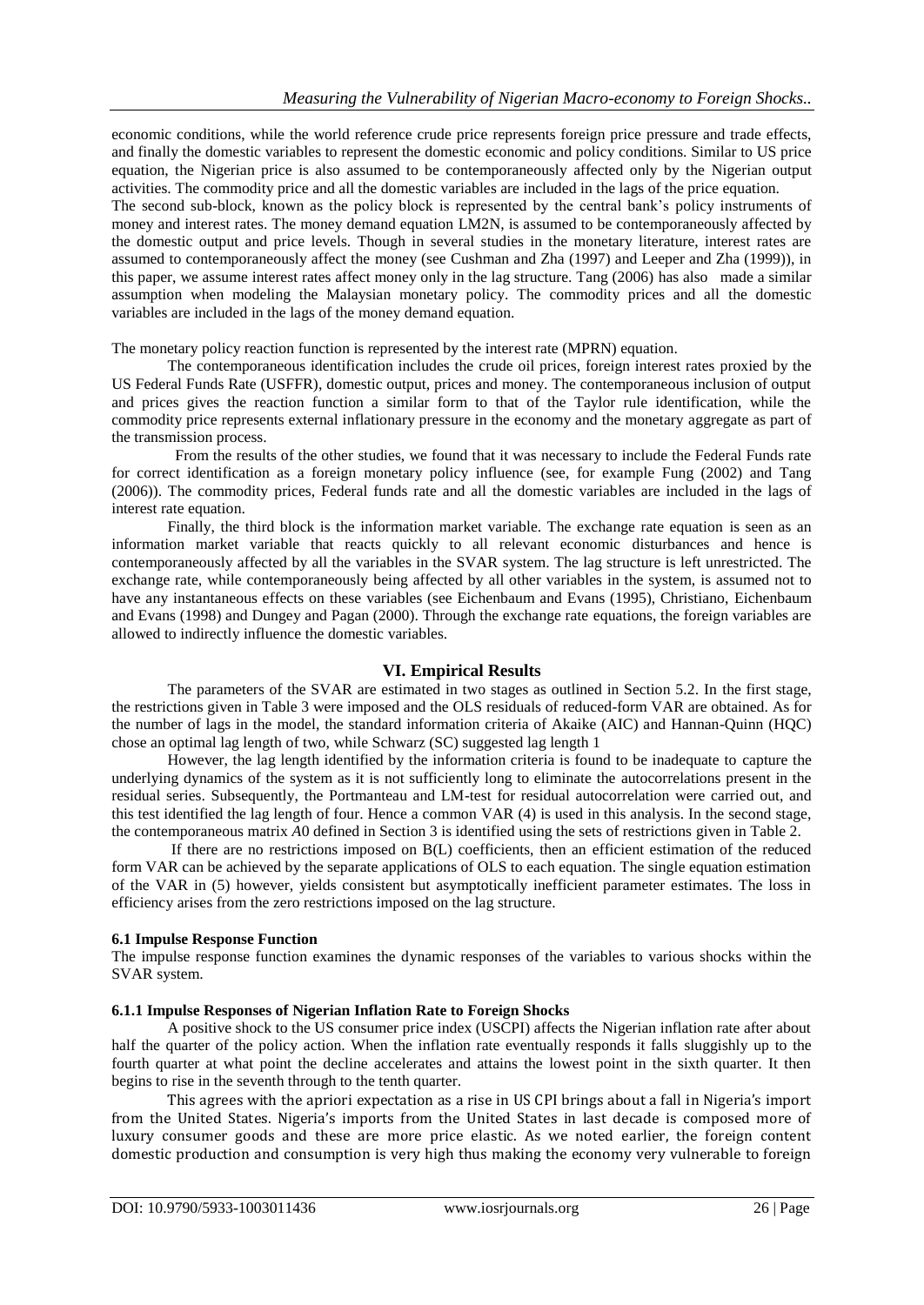shocks. There have been shifts in the composition of non-oil imports in the last decade in favour of consumer goods indicating a decline in domestic production and an increase in dependence. CBN (2010)

A positive shock to the US consumer price index tends to cause a sharp fall in Nigeria's Inter-bank call rate in the second quarter of policy action and a sharp rise that more than compensates for the decline. It begins a sluggish decline in the third quarter which intensifies from the fifth quarter down to the eight before it begins to rise through the ninth to the tenth quarter.

This also agrees with a priori expectation. However the inter-bank call rate has been found to be very volatile in its response to some key fundamentals in the domestic economy. The influence of the US CPI on the Inter-bank call rate could boost or restrain the call rate depending on the sign of the impact. High inflation in the US could increase the inflation tax and so drive dollars out of America to foreign economies including Nigeria. These new investments would increase the money supply and so lower interest rates. Kim and Roubini (2000) have used a non-recursive VAR that allows monetary policy to respond contemporaneously to exchange rate shocks and provide evidence that, in response to an unexpected increase in the U.S. monetary policy rate, the short-term interest rates of non-U.S. G7 countries increase.

Nigeria's GDP would tend to rise as a result of an unanticipated increase in the US CPI. This also agrees with the a priori expectation. As dollars leave the high inflation in the American economy for Nigeria, the broad money supply rises leading to a fall in the rate of interest, a rise in investment and aggregate demand and the gross domestic product.

# Response to Cholesky One S.D. Innovations



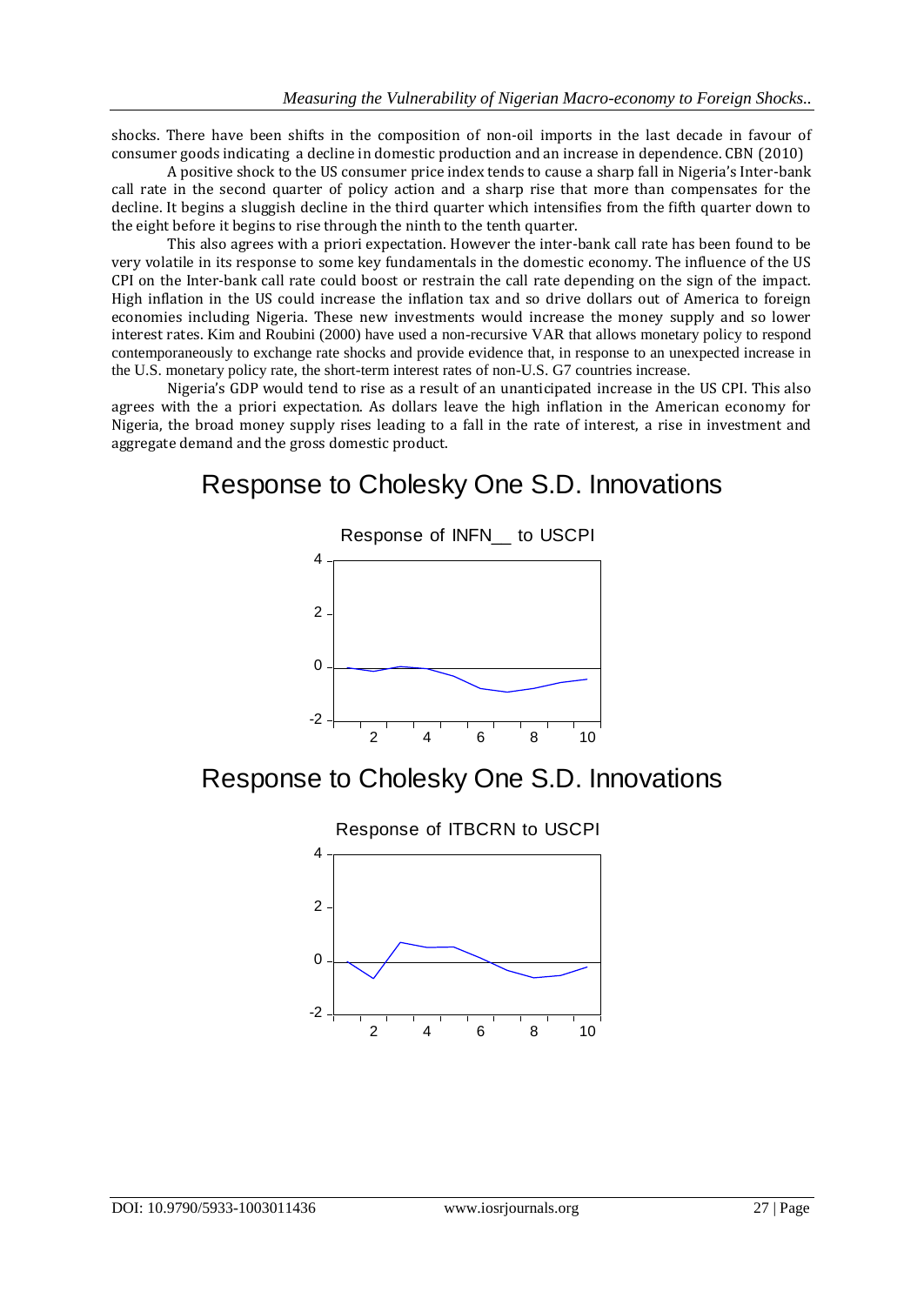# Response to Cholesky One S.D. Innovations



The broad money supply M2 rises from the middle of the first quarter of an unanticipated rise in the US CPI declines moderately in the third quarter before rising again in the fifth and remaining stable from the seventh through the tenth quarter. This is in accord with apriori expectations as has been reported above that a rise in US inflation would drive the dollar to foreign economies increasing the money supply.

# Response to Cholesky One S.D. Innovations



Response to Cholesky One S.D. Innovations



The Nominal Effective Exchange Rate in Nigeria begins to respond to an increase in US CPI in the middle of the first quarter of policy action by falling sharply in the first through the third quarter and rising also sharply through to the fifth quarter. It then declines more intensively from the fifth through to the eighth quarter before it smoothens out to the tenth. An increase in the nominal effective exchange rate indicates a depreciation of the Naira. But a rise in the US CPI appreciates the Naira as dollars leave the US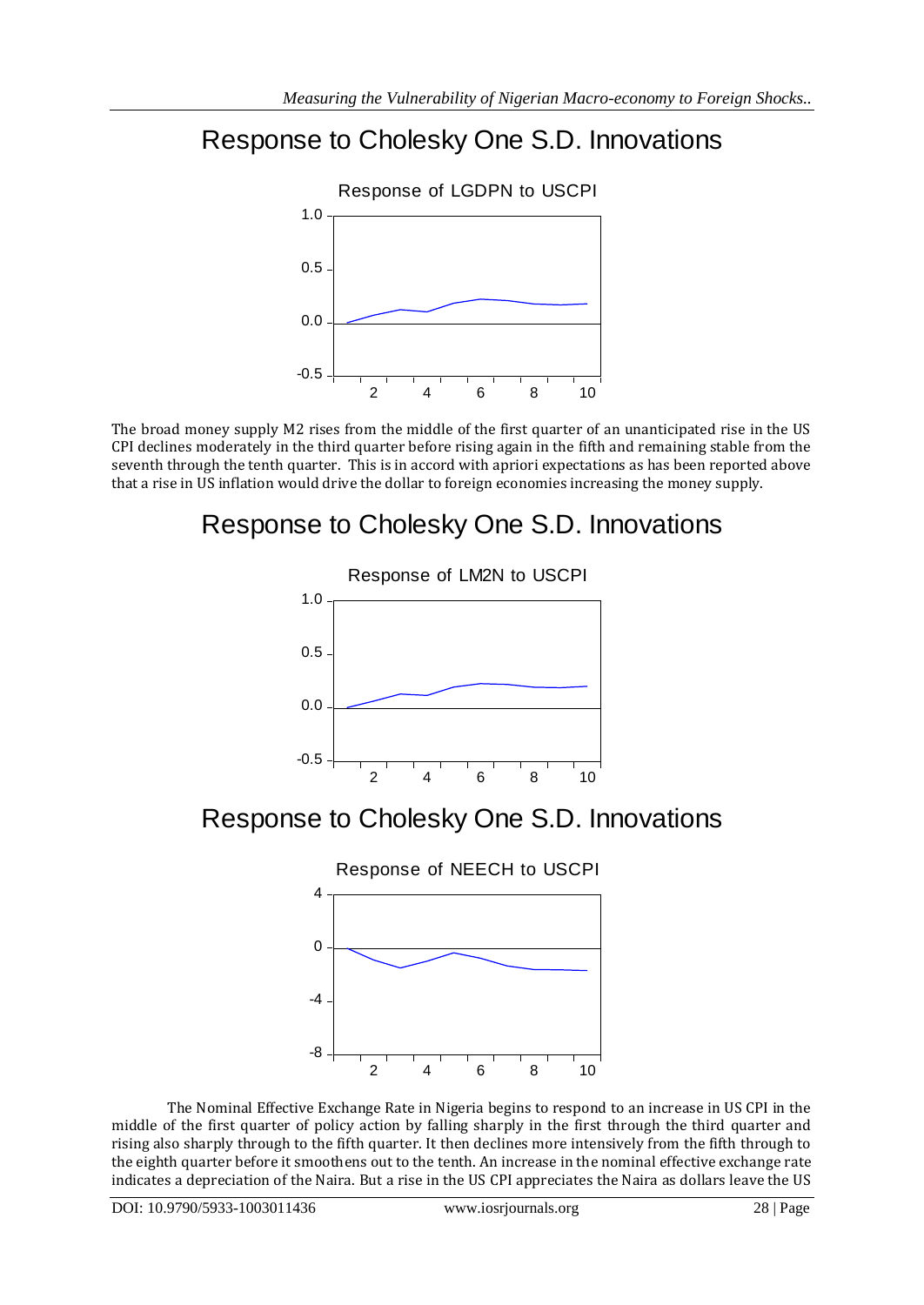for Nigeria and other foreign economies where the inflation rate is relatively stable or lower thereby offering higher real interest rates. This would tend to bring about a supply pressure on the naira exchange rate and the naira would appreciate. The fluctuation in the nominal effective exchange rate in the third through to the eighth quarter may be as a result of Central Bank interventions in the foreign exchange market.

# Response to Cholesky One S.D. Innovations



## Response to Cholesky One S.D. Innovations



In response to an unexpected increase in the United States Federal Funds Rate the inflation rate in Nigeria falls with effect from the middle of the first quarter of the policy action. It however begins to rise sluggishly from the sixth through to the tenth quarter. An increase in the Federal Funds Rate would trigger capital flight from Nigeria to the US and this would tend to reduce money supply in Nigeria and hence inflation.

An increase in the Federal Funds Rate triggers a decline in the Inter-Bank Call Rate in Nigeria from the middle of the first quarter of policy action till the fourth quarter. Thereafter, it begins to rise through to the tenth quarter. This disagrees with the a priori expectation as the rise in the Funds Rate in the US would tend to cause capital flight from Nigeria which is expected to reduce money supply in Nigeria and hence raise the rate of interest. But according to Keynesian postulation, money held for speculative purposes is determined by income and the rate of interest. Capital flight from Nigeria would bring about demand pressure on the Naira exchange rate. The domestic currency would depreciate and thus moderate temporarily the effect of the capital flight on the inter-bank call rate.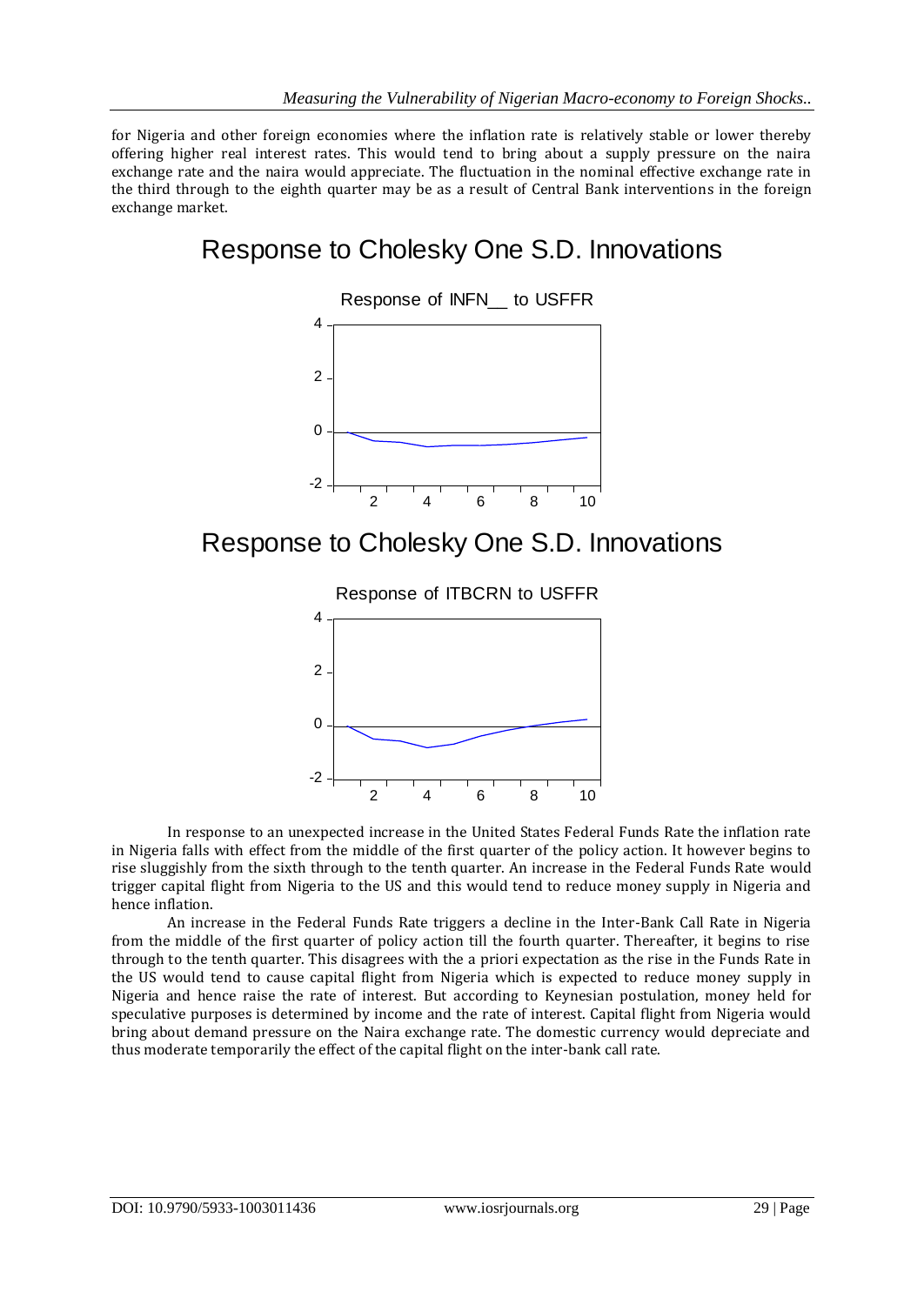# Response to Cholesky One S.D. Innovations



In response to the positive shock to the US Federal Funds Rate, there would occur capital flight from Nigeria which would cause domestic currency depreciation. Imports would become more expensive in Nigeria thereby encouraging domestic production leading to an increase in domestic output from the first quarter to the third. Between the second and the fourth quarters, domestic output stabilizes but falls in the fourth quarter through to the tenth. In the face of rigidities in domestic production, output fall in the fourth quarter.

# Response to Cholesky One S.D. Innovations



# Response to Cholesky One S.D. Innovations



In response to the increase in the US Federal Funds Rate, Nigeria's broad money supply rises starting from the second half of the first quarter of policy action. This disagrees with the a priori expectation as the impact is expected to reduce money supply. As the Federal Funds Rate rises while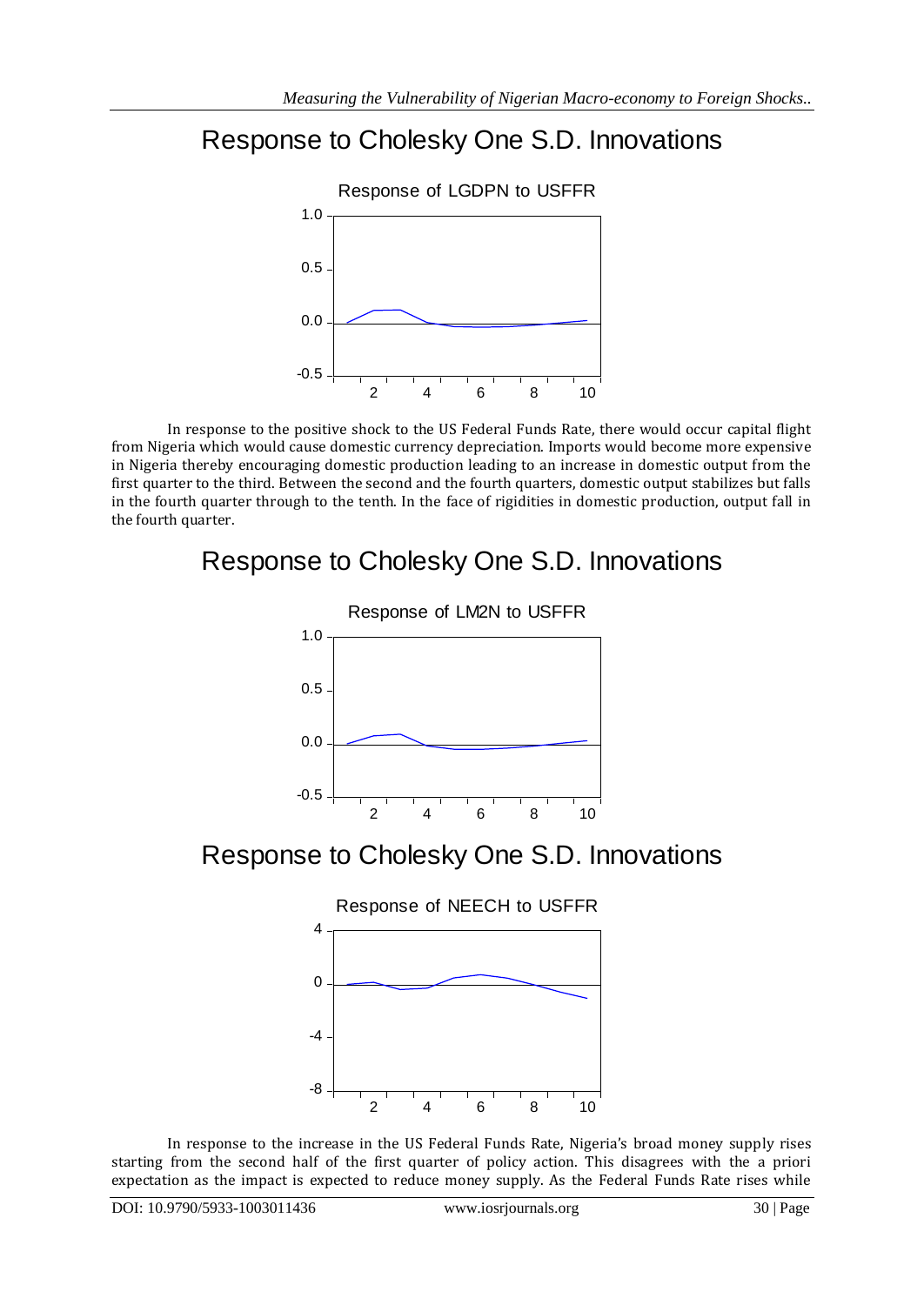interest rates in Nigeria remain constant, capital flight in Nigeria would begin and money supply would tend to fall. So it is a puzzle that money supply rises instead.

The effect on the Nominal Effective Exchange Rate in Nigeria of a rise in the Federal Funds Rate is delayed till the end of the second quarter of policy action. The exchange rate then falls but begins to rise in the fourth quarter. It peeks in the sixth quarter and falls through to the tenth quarter. For about half a quarter of policy action, the naira exchange rate remains constant before it appreciates, depreciates and appreciates again. This is contrary to a priori expectation and may be explained by the dirty float exchange rate regime in Nigeria in the review period.

## Response to Cholesky One S.D. Innovations



An increase in the US industrial production tends to cause inflation in Nigeria to decline effective the middle of the first quarter of policy action. By the third quarter inflation rate begins to rise and by the sixth quarter it stabilizes through to the tenth quarter. This agrees with the a priori expectation as increased industrial production in the US tends to reduce the cost of imports from America and so forces down prices in Nigeria. The rate of inflation rises and stabilizes as the Nigerian industrial output fails to leverage on the relatively cheap imports in the face of infrastructural challenges in Nigeria.

## Response to Cholesky One S.D. Innovations



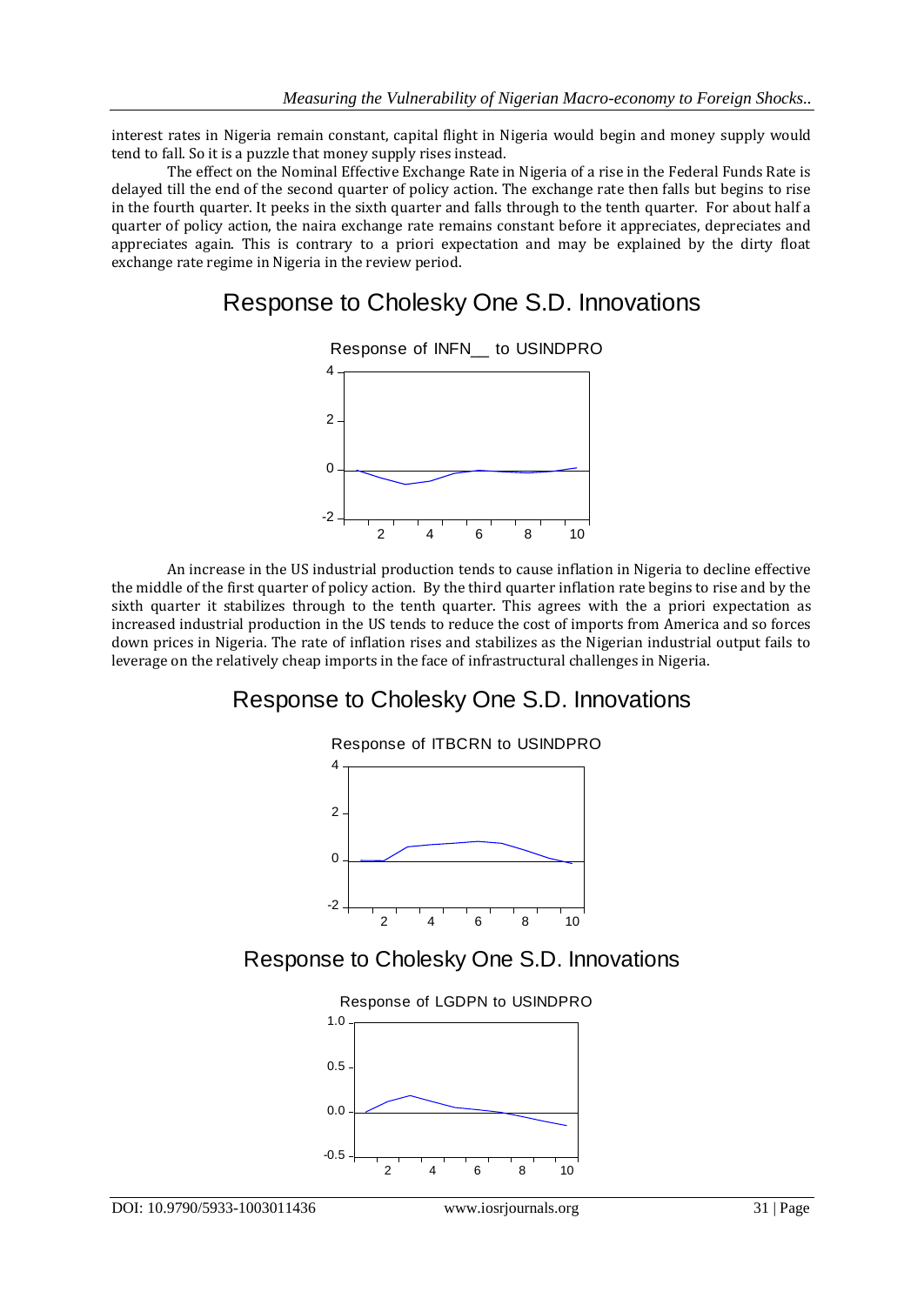## Response to Cholesky One S.D. Innovations



## Response to Cholesky One S.D. Innovations





From the middle of the first quarter of policy action, Nigeria's money supply rises in response to an increase in the industrial production in the United States. It however declines in the third quarter and falls through to the tenth quarter. An increase in industrial production in the US would tend to boost economic activities in Nigeria and so money supply rises but as the infrastructural challenges begin to adversely affect industrial production in Nigeria, money supply and indeed economic activity begins to decline. The nominal effective exchange rate in Nigeria rises in response to the increase in the industrial production in the US. The Naira appreciates initially and then begins to depreciate. This agrees with the a priori expectation as increased industrial production tends to trigger demand pressure on the dollar leading to an appreciation of the Naira. This would be short lived as the combined effects of government intervention in the forex market and the infrastructural challenges in Nigeria tend to restrain the appreciation of the Naira.

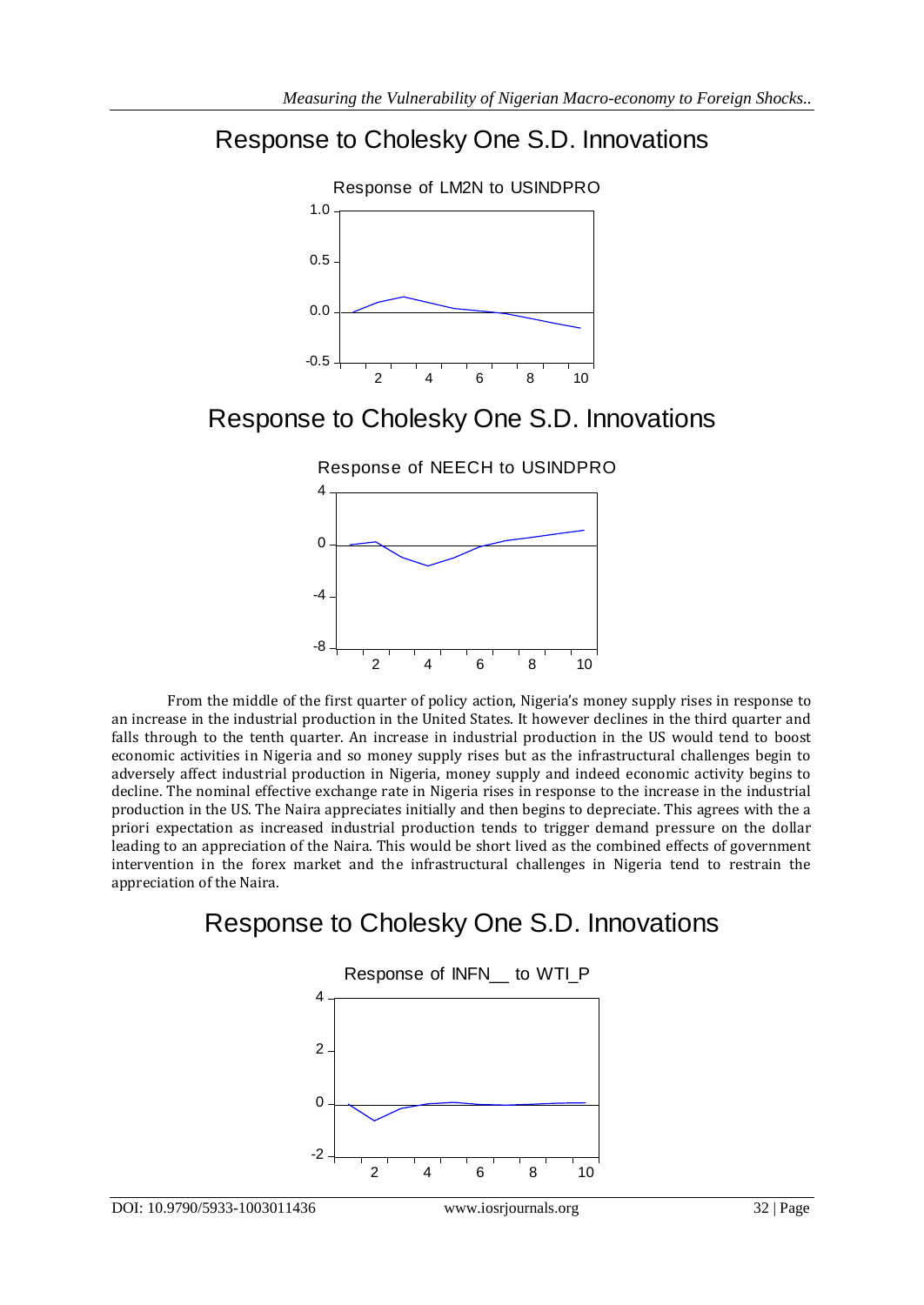In response to a rise in the price of crude oil, inflation rate in Nigeria declines sharply in middle of the first quarter of policy action. It also sharply rises in the second quarter and remains stable from the fourth to the tenth quarter. This agrees with a priori expectation as the increase in oil revenue increases money supply through the Net Foreign Asset of the Central Bank of Nigeria and this raises the Money supply in the face of rigidities in production. In the middle of the first quarter of policy action, inflation rate falls due to the delay in the sharing of the monthly FAAC occasioned by the time inconsistency in the receipt of oil revenue and the FAAC. The NNPC withdraws its contribution to the Federation account from the DMBs and this slows down economic activity before FAAC boosts borrowing from DMBs.

## Response to Cholesky One S.D. Innovations



Response to Cholesky One S.D. Innovations



The increase in the crude oil price appears to have minimal effect on the inter-bank call rate and the domestic output. The rate of interest rises in the middle of first quarter of policy action but fallsin the second quarter and stabilizes from the third quarter through to the tenth. The GDP on the other hand falls marginally and stabilizes in the fourth quarter.

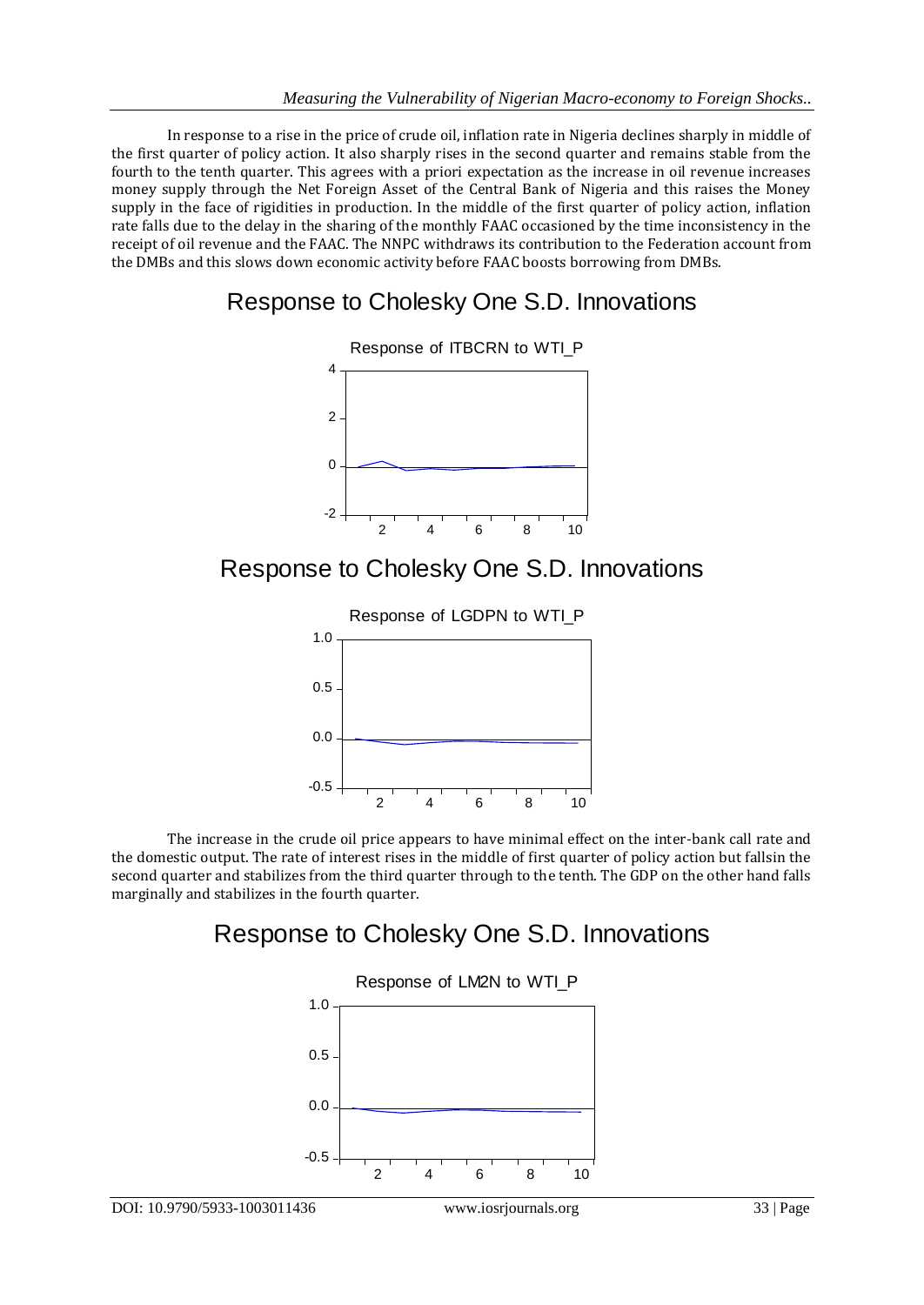# Response to Cholesky One S.D. Innovations



The response of the nominal effective exchange rate in Nigeria to the increase in oil price is delayed to the second quarter of policy action. It eventually rises and peeks in the fourth quarter before declining to the sixth quarter and thereafter stabilizing to the tenth quarter. The depreciation in the exchange rate in the second quarter of the policy action is as a result of the increase in the revenue of the government which promotes imports and intervention in the foreign exchange market.

### **Policy Implications of Findings**

The results of the study show that some Nigerian macro-economic variables respond to foreign policy impulses particularly American policy impulses. Specifically while inflation in Nigeria has a delayed response to a positive shock to US consumer price index, it shows an early response to the US Federal Funds Rate by falling briefly and stabilizing. Inflation in Nigeria also responds early to industrial production in the US by falling and then stabilizing. These responses imply that policy makers should study the various responses in order to find ways of complementing or counteracting the foreign shocks.

Of note is the similar responses displayed by the Nigeria"s GDP and the broad money supply to shocks to US CPI and the US Industrial Production and the US Federal Funds Rate. The similarity reinforces the relationship between money supply and the real sector of the Nigeria economy.

The rate of interest and the exchange showed wide swings in response to changes in the US CPI.

The responses are generally delayed by about half of the first quarter of the policy action. The responses are varied in their magnitudes and duration thus calling for greater scrutiny by the policy makers. The US Consumer Price Index and the US Federal Funds Rate appear to have the most effect on the Nigerian variables while the Crude Oil Price has the least effect.

### **VII. Summary, Conclusion and Recommendations**

This study attempts to uncover the relationship between some Nigerian macroeconomic variables and some foreign variables using the structural vector auto-regression methodology. The study found that there are both positive and negative relationships between foreign and domestic variables. The responses are not immediate but come with a lag. Some of the responses are minimal showing little direct relationship between the Nigerian variable and the foreign one.

### **Conclusion**

In this paper, we employed the SVAR methodology to model and investigate the vulnerability of Nigerian macro-economy to foreign monetary policy shocks. We establish identification conditions to uncover the dynamic effects of monetary policy shocks on various domestic variables in the period of the study. The orthogonal policy shocks obtained from the SVAR model are used to assess by how much some Nigerian variables (such as output, prices, interest rates and exchange rates) are affected by foreign (US) monetary policy shocks.

A nine-variable-SVAR model with quarterly data from 2003 q1 to 2016 q4 is used to study the responsiveness of Nigerian macro-economy to foreign shocks. This sample period covers only the democratic governance period in Nigeria which period propitiates economic and financial reforms in Nigeria relative to the period of military dictatorship. Both the domestic and foreign (US) variables were used to capture the dynamic responses of the Nigerian economy to foreign shocks. The foreign block exogeneity and the contemporaneous and dynamic restrictions on the domestic block are imposed to provide some economic structure to the Nigerian SVAR model.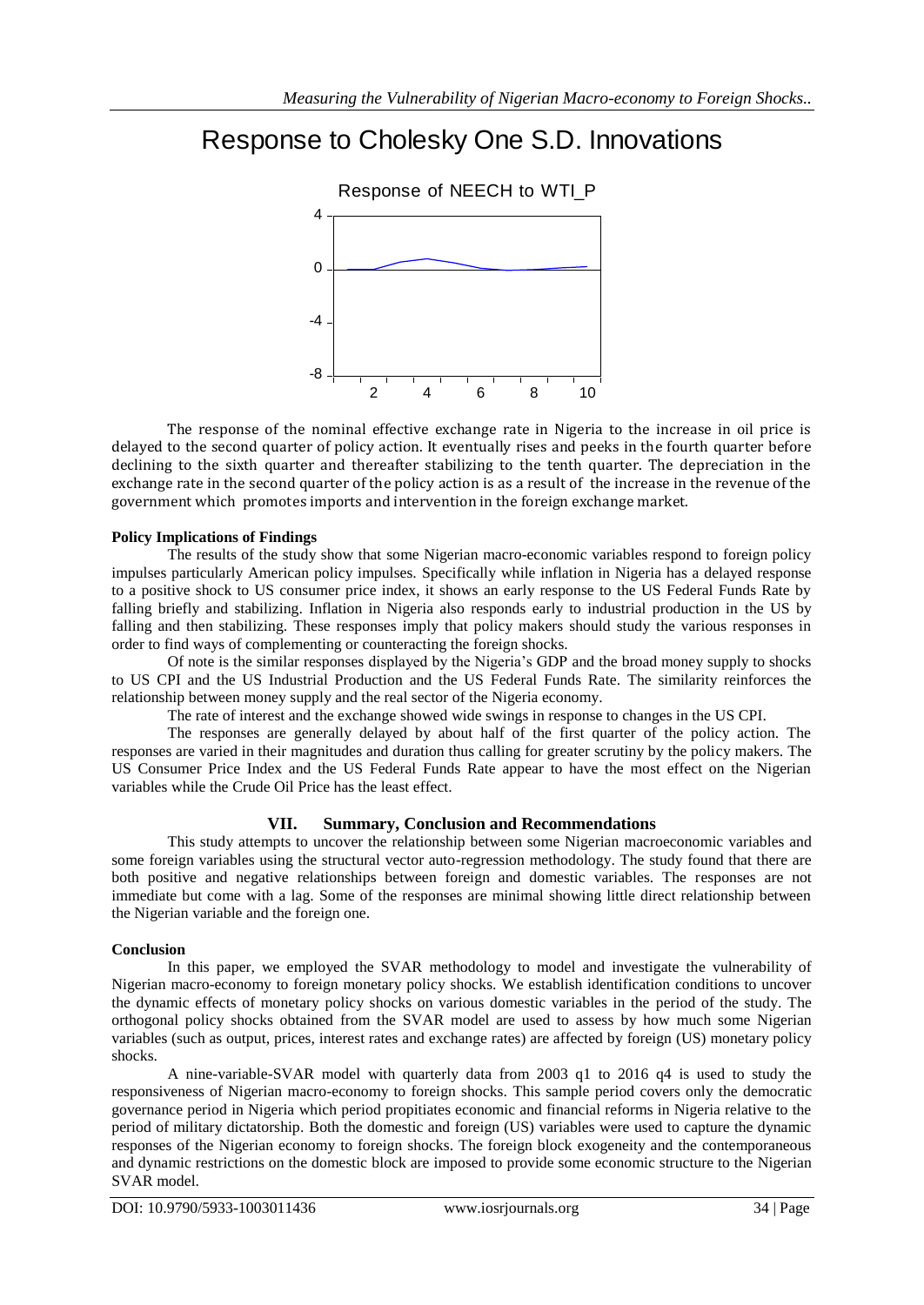Results showed that trade balance grows worse significantly and domestic currency appreciated following monetary expansion shocks of the U.S., but domestic real output is positively affected by the external monetary policy shocks over time. These results imply that it is important to respond appropriately to changes in exchange rates in order to reduce unexpected negative influence due to the external shocks especially in the small open economies like Nigeria's.

### **Recommendations**

In view of the huge response displayed by the Nigerian variables to the foreign shocks, it is recommended that greater attention be paid to developments in some foreign economies in the implementation of monetary policy in Nigeria. The four foreign variables: the US CPI, US FFR, USINDPRO and the WTI-P, particularly the first three elicit significant responses from the Nigerian macro-economic variables. These variables therefore should be monitored in the process of monetary policy implementation to ensure that where necessary, the impact of foreign shocks are leveraged upon or counteracted where necessary.

#### **References**

- [1]. Amisano, Giannini, C. (1997). Topics in Structural VAR Econometrics, Second, Revised and Enlarged Edition, Heidelberg: Spriger, Berlin.
- [2]. B.S, B. (1986). Alternative Explantions of the Money-Income Correlations.
- [3]. Barakchain. (2013).
- [4]. Begg, D; S. Fischer; R. Dornbusch. (2000). "Economics" McGraw-Hill Publishing Company, Shoppenhangers Road, Maidenhead, Berkshire, SL6 2Ql, . England.
- [5]. Bernanke, B S, and I Mihov. (1995). Measuring Monetary Policy, NEBR Working Paper. [6]. Bernanke, B., & Alan, B. (1992). The Federal Funds Rate and the Channels of Monetar
- [6]. Bernanke, B., & Alan, B. (1992). The Federal Funds Rate and the Channels of Monetary Transmission. The American Economic Review, 821.
- [7]. Blanchard, O J, and M W Watson. (1986). Are Business Cycles All Alike? in R Gordon, ed: The American Business Cycle: Continuity and Change (University of Chicago Press).
- [8]. Bohle and Watts. (1993). The Space of Vulnerability: the causal Structure of Hunger and Famine.
- [9]. Bowman et al. (2015). Progress in Human Geography. 43-67.<br>[10]. Buckle, R. A., Klm, K., Kirkjam, H., McLellan, N., & Shar
- [10]. Buckle, R. A., KIm, K., Kirkjam, H., McLellan, N., & Sharma, J. (2002). A structural VAR model of the NewZealand Business cycle. In Wellington, New ZealandL The Treasury. (p. 36).
- [11]. Carnegie-Rochester. (n.d.). Conference Series on Public Policy., (pp. 49-99).
- [12]. CBN. (2009). Annual Report and Statement of Accounts, Abuja.
- [13]. Chambers and Ellis. (1987). Vulnerability, Coping and Policy.
- [14]. Christiano, J L, and M Eichenbaum. (1992). Liquidity Effects and the Monetary Transmission Mechanism, American Economic Review 82. 346-353.
- [15]. Christiano, L J, M Eichenbaum, and C L Evans. (1998). Monetary Policy Shocks: What Have We Learned and to What End? NBER Working Paper.
- [16]. Christiano, L., Marting, E., and Charles, E. (2005, Feb.). Norminal Rigidities and the Dynamic Effects of a shock to Monetary Policy J.P.E 113. 1-45.
- [17]. Clark et al. (2000). Assessing Bulnerability to Global Environmental Risks: Unpublished Manuscript.
- [18]. Clington, K, and W Engert. (n.d.). Conference Summary "MOney, Monetary Policy, and Transmission Mechanism", Bank of Canada Review. 2000.
- [19]. Cushman and Zha. (1997). Identifying Monetary Policy in a small open economy under Flexible echange rates. Journal of Monetary Economics 36(3), 433-448.
- [20]. Dungey, M. and R Pangan. (2000). A Structural VAR Model of the Australian Economy. Economic Record 76, 321-342.
- [21]. Dungey, M. and R. Fry. (2003). International Schocks on Australia the Japanese Effect. Australian Economic Papaers, 42, 158- 182.
- [22]. Eichenbaum, M, and C L Evans. (1995). Some Empirical Evidence on the Effects of Shocks to Monetary Policy on Exchange Rates. Quarterly Journal of Economics 110, 1075-1010.
- [23]. Enders, W. (1995). Applied Econometrics Time Series. Wiley Series in Probablity and Mathematical Statistics. USA. [24]. Faust, J. and J.H Rogers. (2003). Monetary Policy's Role in Exchange Rate Behaviour. Journal of
- Faust, J. and J.H Rogers. (2003). Monetary Policy's Role in Exchange Rate Behaviour. Journal of Monetary Economics 50, 1403- $24.$
- [25]. Fung, S C. (2002). A VAR Analysis of the Effect of Monetary Polich in East Asia, Workng Papaer (Bank of International Settlement).
- [26]. Giannini, C. (1992). "Topics in Structural VAR Econometrics", Springer-Verlag Berling Hiedelberg. Germany.
- [27]. Gosse, J. B., & Cyriac, G. (2013). Can External Shocks Explain the Asian Side of Global Imbalaces? Lessons from a Structural VAR Model with Block Exogeneity. Review of International Economics 21(1), 85-102. Retrieved from https://doi.org/10.1111/roie.12022
- [28]. Grilli, N and Roubini, N. (1995). Liquidity Models in Open Economics: Theory and Empirical Evidence". NBER Working Paper No 5313, Cambridge National Bureau of Economic Research.
- [29]. Gujarati and Sangeetha. (2007). Basic Econometrics.<br>[30]. Hamilton, J. (1996). This is What Happend to the C
- Hamilton, J. (1996). This is What Happend to the Oil Price-Macroenomy Relationship. Journal of Monetary Economics, 38, 215-220.
- [31]. Jhingan M.L. (2002). "The Economics of Development and Planning" 35th Revised and Enlarged Edition.
- [32]. Kamanou, G Morduck. (2002). "Measuring Vulnerability to Poverty" Discussion Papaer No 2002/58.
- [33]. Kim and Roubini. (2000). Exchange Rate Anomalies in Industrail Countries: A Solution with SVAR Approach. Journal of Monetary Economics, 561-586.
- [34]. Kim, S. (2000). International Transmission of US Monetary Policy Shocks: Evidence from VARs. Journal of Monetary Economics, 45, 561-586.